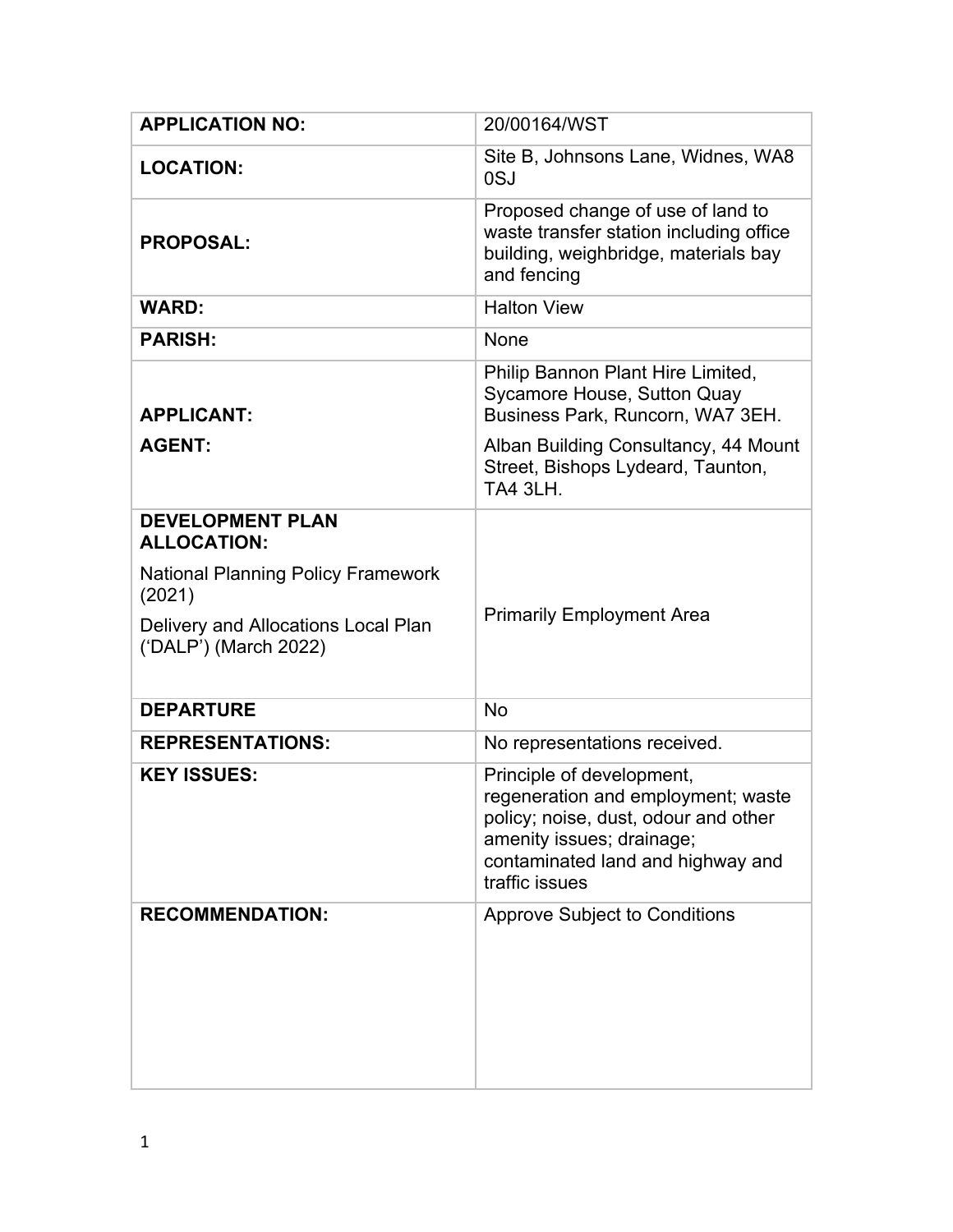

# **THE APPLICATION SITE**

### The Site

The site extends to 1.01 hectares of scrubland located at Central Grid Reference SJ533858, E:353399 N: 385818, nearest postcode WA8 0SJ. The site falls gently west-east and north to south from 13.7 AOD northwest to 11.5 AOD southwest towards a watercourse to the southern boundary.

The site lies approximately 2.3km east of the centre of Widnes on the western side of a cul-de-sac Johnson's Lane, which serves industrial businesses accessed off the lane. Johnson's Lane is accessed off Gorsey Lane off the A562.

The site is bounded to the north by an existing inert waste processing site, to the east by Johnson's Lane and beyond by an ash reprocessing facility and the Fiddlers Ferry Power Station, to the south by open land and to the west by a 10 foot high wall and beyond various users including haulage and waste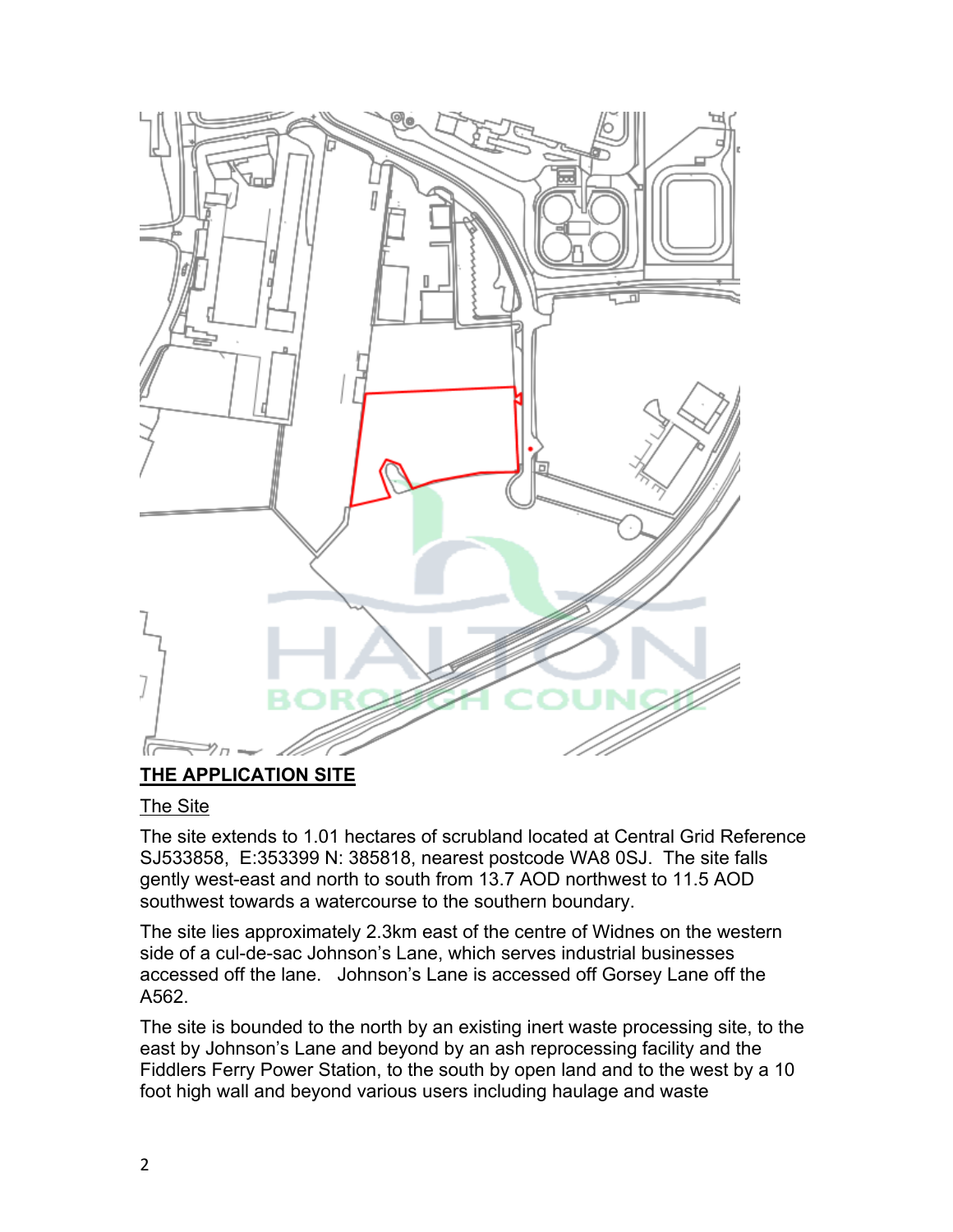management and open land including that identified for future employment use. The nearest residential development is at a distance of circa 650m at Melville Close, northwest of the site, itself located northeast of a primary school. The site is located within an area identified Flood Zone 1 and within 1km of the Widnes Warth Saltmarsh and the Upper Mersey Estuary Intertidal Area. The site does not fall within an Air Quality Management Area (AQMA).

## **Planning History**

None directly relevant.

# **THE APPLICATION**

### The Proposal

The proposal is for a change of use of the land and planning permission for use of the land as a waste recycling facility processing (up to) 75,000 tonnes of inert and excavation waste annually arising from new building developments and demolition sites. Identified waste streams are soils, stone, concrete, wood, metals and tarmac.

The proposal is described in terms of two phases, broadly dividing the site into equal areas.

Phase 1 (east) with frontage to Johnson's Lane, provides for a concrete pad spanning the Phase 1 site, a new vehicular access off Johnson's Lane, the erection of two open fronted process / storage sheds (each 36m x 15m), a two storey portacabin 40 feet x 20 feet comprising offices and comfort facilities, two 40 foot containers, parking for 3 HGV lorries, car parking for five cars or light vehicles, a weighbridge and a wheel-wash.

In turn an internal access from Phase 1 into the Phase 2 processing area is shown located to the northwestern corner of the Phase 1 area, through a wheel wash. The Phase 2 area is shown unsurfaced, hosting a screener and crusher. Stockpiles are identified to the western and southern boundaries of the Phase 2 area. Proposed plant identified in the application papers is:

1 x McCloskey J40v2 (concrete jaw crusher)

1 x Maximum 409 (3 way screener)

- 1 x Doosan dx225lc-5 (excavator)
- 1 x Doosan DL300 (loading shovel)

Documentation

Application form Drawing 353/L1B Site Location Plan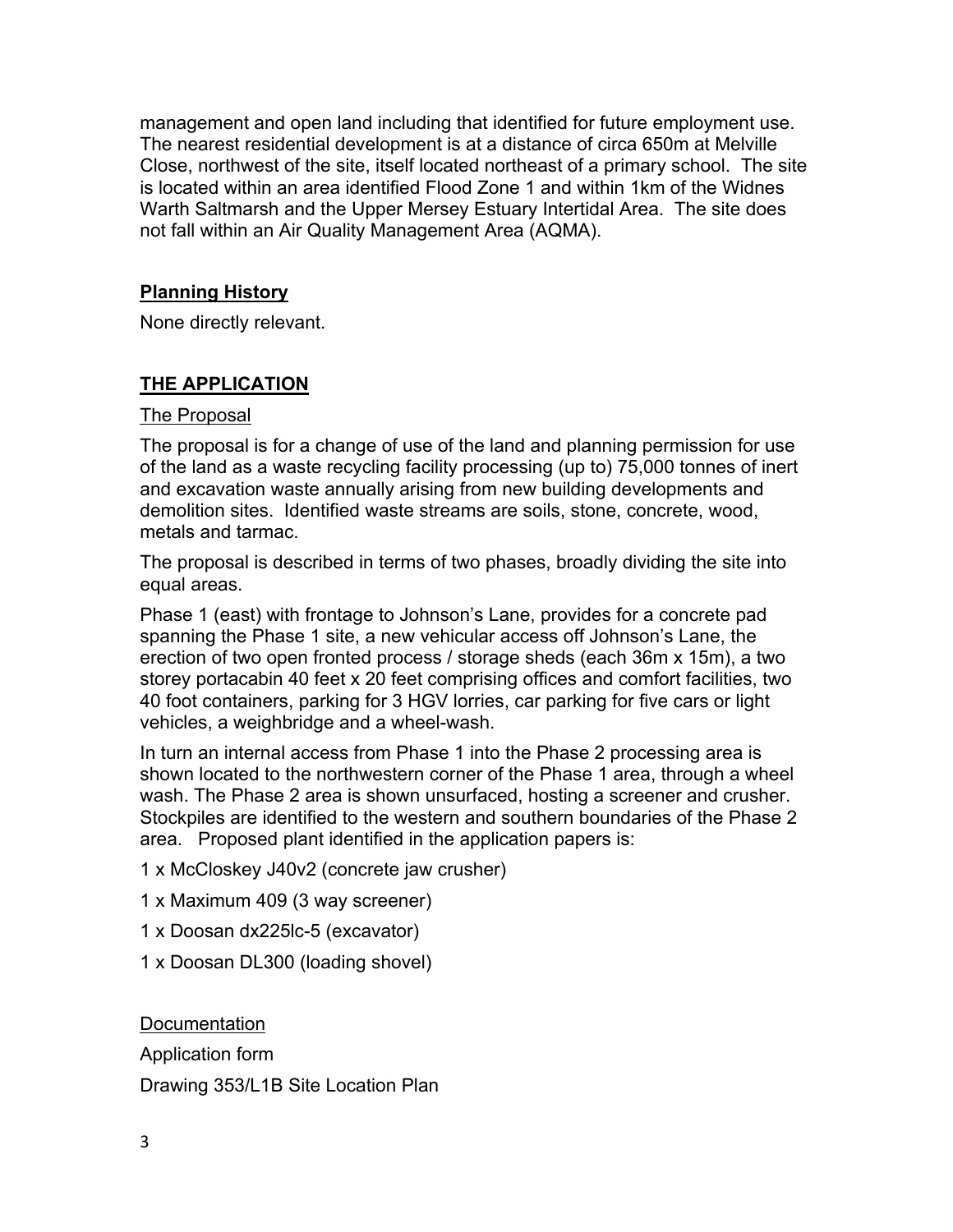Drawing 352/L3A Site Access Plan and Sections Drawings353/L2 Site Layout Phase 1 Drawing 352/G1 - GA Buildings 1 & 2 Drawing 352/G2 – GA Office Building Drawing 352/G3 – GA Weigh Bridge Drawing 353/L2C Drainage Strategy Plan

Alternative Site Assessment, Pearly Environmental dated 19.5.2021 PEA, Bowland Ecology, dated October 2019 Design & Access Statement (Rev A, dated April 2019 Dust Management Plan, Philip Bannon Plant Hire Ltd, dated February 2020

Copy of Waste Permit EPR/FB3505GK, dated September 2017 FRA Philip Brannon Plant Hire Ltd, dated December 2019 Transport Statement, DTPC, dated March 2020 Noise assessment, Miller Goodall, dated August 2020 HAR, Pearl Environmental dated 10th August 2020 SUDS Strategy LK Group, dated November 2020 Planning Statement, Pearly Environmental, undated.

## **Policy Context**

| Delivery and Allocations Local Plan ('DALP') (adopted March 2022) |                                              |
|-------------------------------------------------------------------|----------------------------------------------|
| CS(R)1                                                            | <b>Halton's Spatial Strategy</b>             |
| $CS(R)$ 4                                                         | <b>Employment Land Supply and Locational</b> |
| CS(R)15                                                           | Sustainable Transport                        |
| CS(R)19                                                           | Sustainable Development and Climate Change   |
| CS(R)20                                                           | <b>Natural and Historic Environment</b>      |
| CS(R)22                                                           | Health and Well-Being                        |
| <b>CS23</b>                                                       | <b>Managing Pollution and Risk</b>           |
| CS(R)24                                                           | Waste                                        |
| ED <sub>2</sub>                                                   | New Industrial and Commercial Development    |
| C <sub>1</sub>                                                    | <b>Transport Network and Accessibility</b>   |
| C <sub>2</sub>                                                    | Parking standards                            |
|                                                                   |                                              |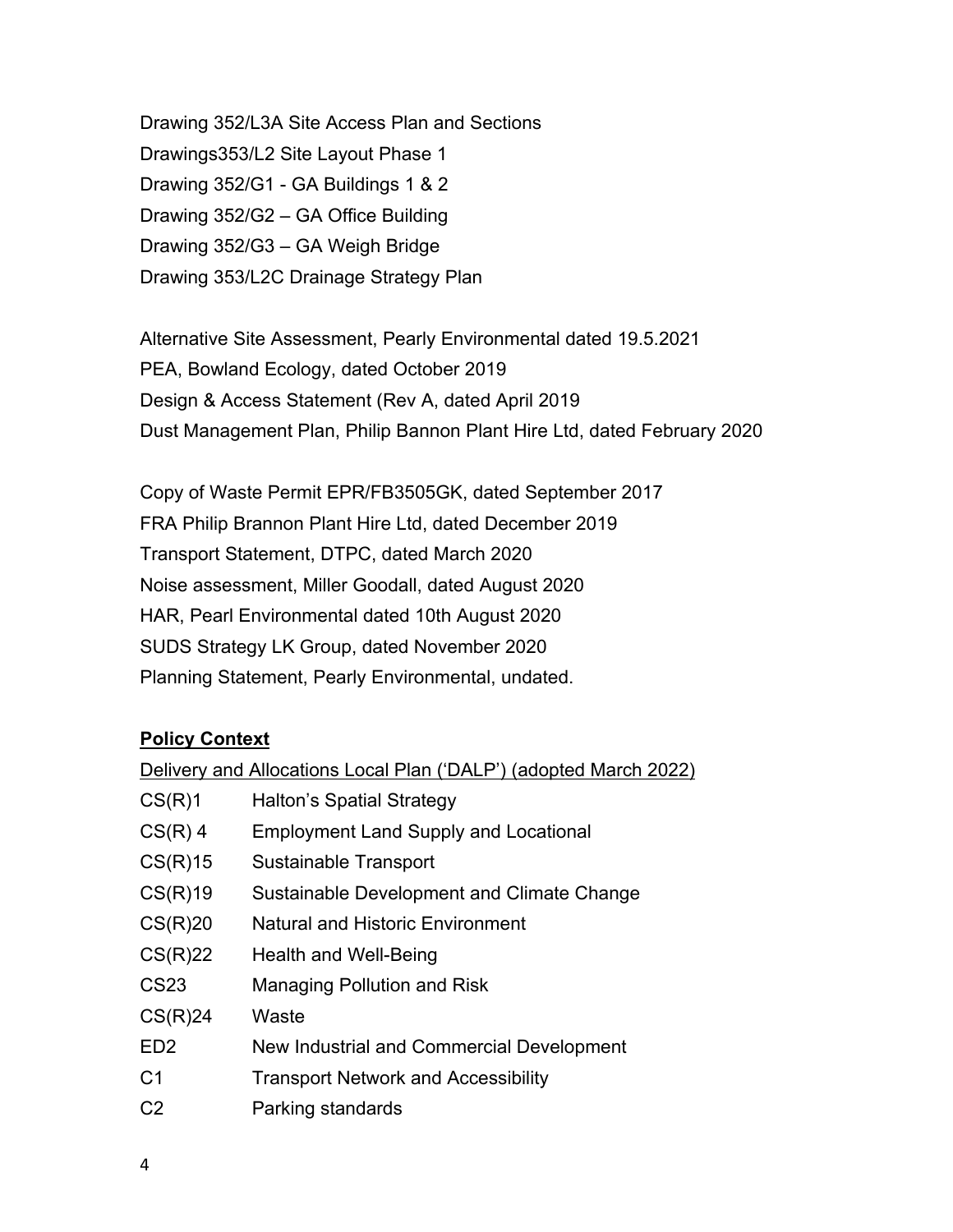- HE1 Natural Environment and Nature Conservation
- HE3 Waterways and waterfronts
- HE7 Pollution and Nuisance
- HE8 Land contamination
- HE9 Water management and flood risk
- GR1 Design and development
- GR2 Amenity
- GR3 Boundary Fences and Walls

## Joint Waste Local Plan 2013

- WM0 Presumption in Favour of Sustainable Development
- WM1 Guide to Site Prioritisation
- WM2 Sub-regional Site Allocations
- WM3 Allocations for District Level Sites
- WM5 Areas of Search
- WM10High Quality Design and Operation
- WM11 Sustainable Waste Transport
- WM12Criteria for Waste Management Development

WM13Planning Applications for New Waste Management Facilities on Unallocated Sites

## Supplementary Planning Documents ('SPD')

Design of New Industrial and Commercial Development SPD

## National Planning Policy Framework ('NPPF')

The last iteration of the National Planning Policy Framework (NPPF) was published in July 2021 and sets out the Government's planning policies for England and how these should be applied.

Paragraph 47 states that planning law requires planning applications to be determined in accordance with the development plan, unless material considerations indicate otherwise. Decisions on applications should be made as quickly as possible and within statutory timescales unless a longer period has been agreed by the applicant in writing.

Paragraph 81 states that planning policies and decisions should help create the conditions in which businesses can invest, expand and adapt. Significant weight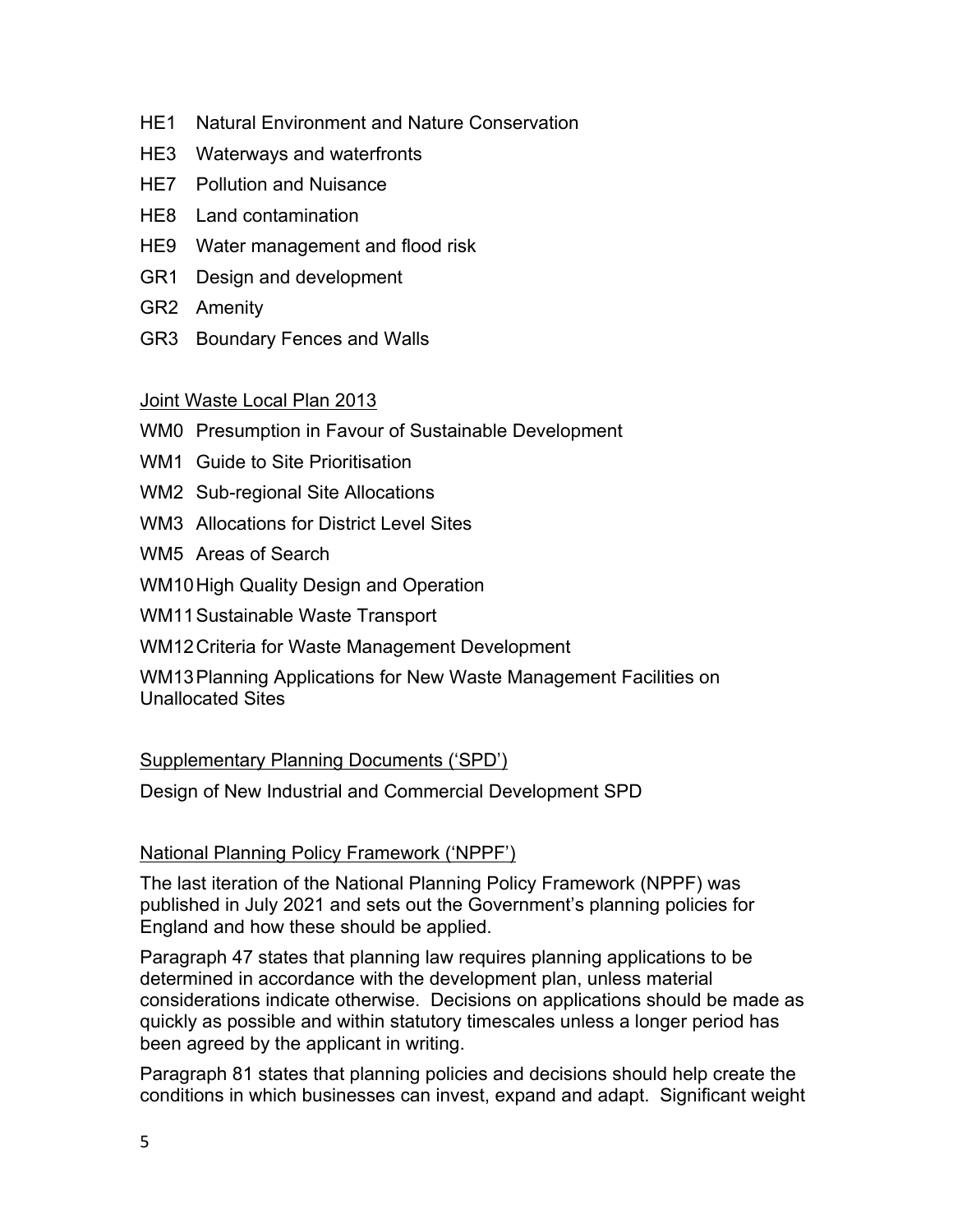should be placed on the need to support economic growth and productivity, taking into account both local business needs and wider opportunities for development.

## National Planning Policy for Waste ('NPPW')

The National Planning Policy for Waste sets ambitious aims to work towards a more sustainable and efficient approach to resource use and management through positive planning in delivering sustainable development and resource efficiency including through the provision of modern infrastructure and by driving waste management up the waste hierarchy and by securing the re-use, recovery or disposal of waste without endangering human health or harming the environment.

## National Planning Practice Guidance (NPPG)

Together, the National Planning Policy Framework and National Planning Practice Guidance set out what the Government expects of local authorities. The overall aim is to ensure the planning system allows land to be used for new homes and jobs, while protecting valuable natural and historic environments.

## Other Considerations

The application has been considered having regard to Article 1 of the First Protocol of the Human Rights Act 1998, which sets out a person's rights to the peaceful enjoyment of property and Article 8 of the Convention of the same Act which sets out his/her rights in respect for private and family life and for the home. Officers consider that the proposed development would not be contrary to the provisions of the above Articles in respect of the human rights of surrounding residents/occupiers.

### Equality Duty

Section 149 of the Equality Act 2010 created the public sector equality duty. Section 149 states:-

(1) A public authority must, in the exercise of its functions, have due regard to the need to:

a) eliminate discrimination, harassment, victimisation and any other conduct that is prohibited by or under this Act;

b) advance equality of opportunity between persons who share a relevant protected characteristic and persons who do not share it;

c) foster good relations between persons who share a relevant protected characteristic and persons who do not share it.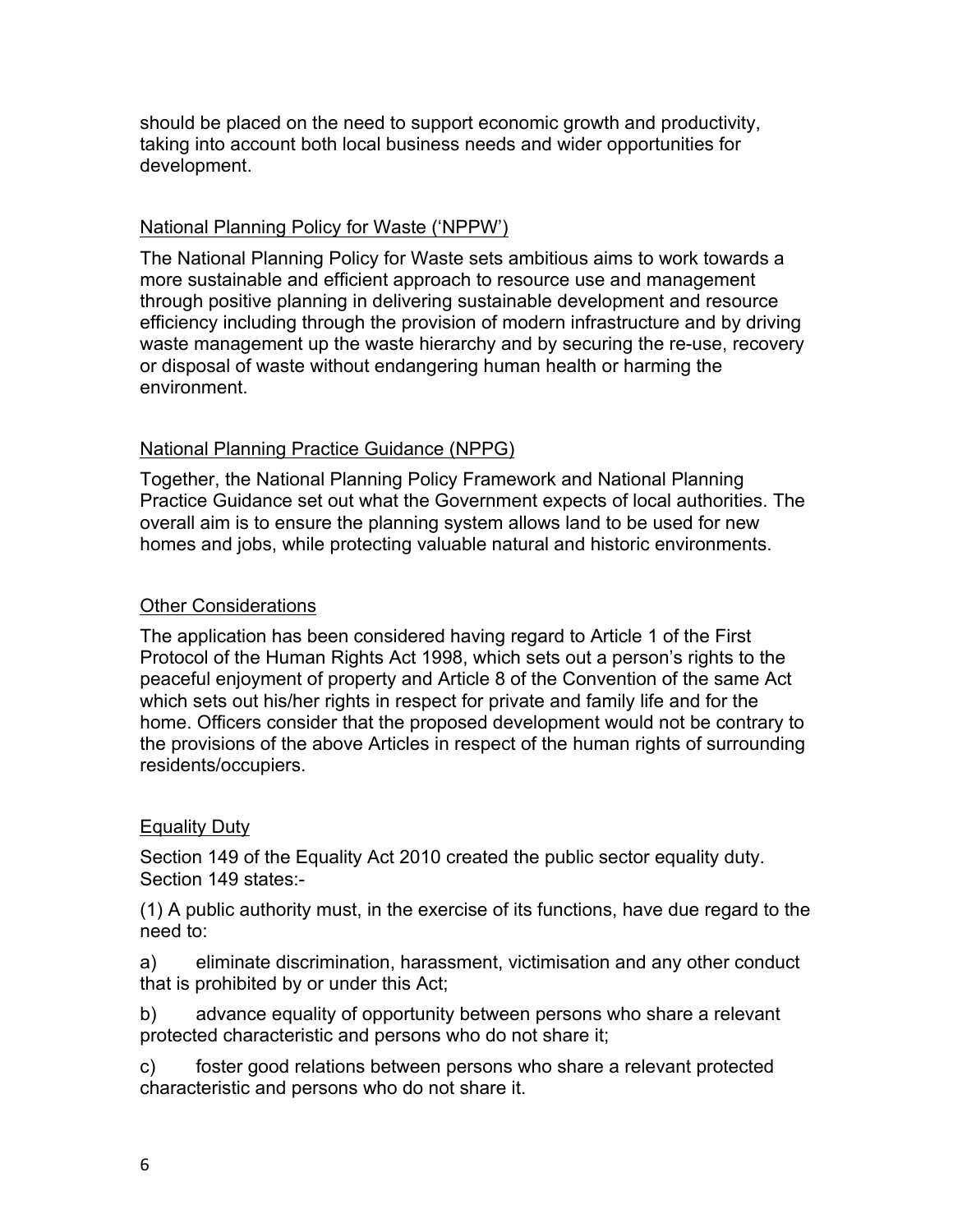Officers have taken this into account and given due regard to this statutory duty, and the matters specified in Section 149 of the Equality Act 2010 in the determination of this application.

There are no known equality implications arising directly from this development that justify the refusal of planning permission.

## **CONSULTATIONS**

The following organisations have been consulted and any comments received have been summarised below in the assessment section of the report where appropriate:

### Environment Agency

Whilst we have no objections to this application, we would like to draw the applicant's attention to the following informative comments:

### Advice to LPA/applicant

This development will require an environmental permit under the Environmental Permitting (England and Wales) Regulations 2016, Regulation 12.

In circumstances where an activity/operation meets certain criteria, an exemption from permitting may apply, more information on exempt activities can be found here: https://www.gov.uk/guidance/register-your-waste-exemptionsenvironmental-permits

The applicant is advised to find out more information about the permit application process online and to send a pre-application enquiry form via the gov.uk website: https://www.gov.uk/government/publications/environmentalpermit-pre-application-advice-form

The Environmental Protection (Duty of Care) Regulations 1991 for dealing with waste materials are applicable to any off-site movements of wastes.

The code of practice applies to you if you produce, carry, keep, dispose of, treat, import or have control of waste in England or Wales.

The law requires anyone dealing with waste to keep it safe and make sure it's dealt with responsibly and only given to businesses authorised to take it. The code of practice can be found here:

https://www.gov.uk//uploads/system/uploads/attachment\_data///waste-duty-carecode-practice-2016.pdf

If you need to register as a carrier of waste, please follow the instructions here: https://www.gov.uk/register-as-a-waste-carrier-broker-or-dealer-wales

In order to meet the applicant's objectives for the waste hierarchy and obligations under the duty of care, it is important that waste is properly classified. Some waste (e.g. wood and wood based products) may be either a hazardous or non-hazardous waste dependent upon whether or not they have had preservative treatments.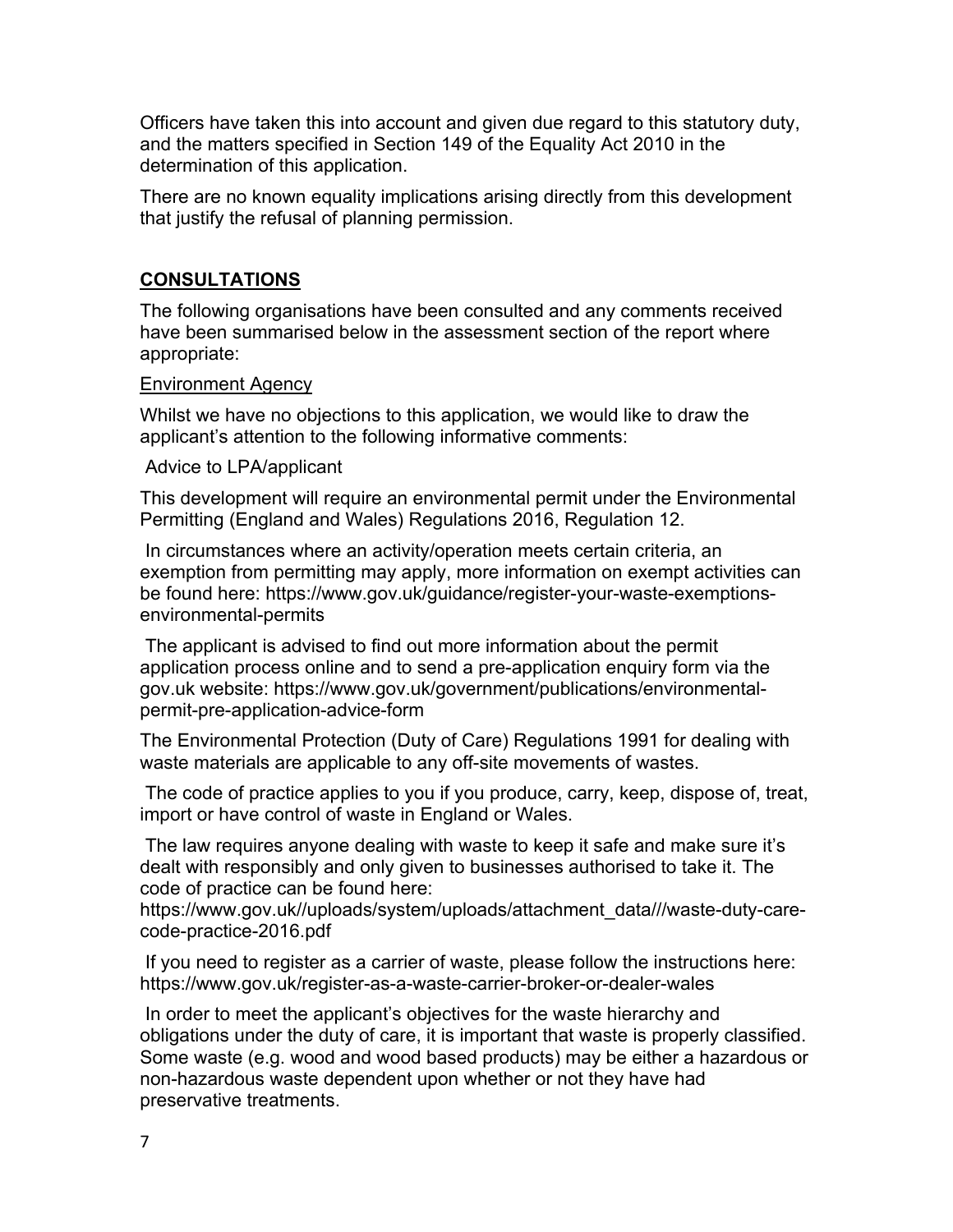Proper classification of the waste both ensures compliance and enables the correct onward handling and treatment to be applied. In the case of treated wood, it may require high temperature incineration in a directive compliant facility. More information on this can be found here: https://www.gov.uk/how-toclassify-different-types-of-waste

### United Utilities

In accordance with the National Planning Policy Framework (NPPF) and the National Planning Practice Guidance (NPPG), the site should be drained on a separate system with foul water draining to the public sewer and surface water draining in the most sustainable way.

We request the following drainage conditions are attached to any subsequent approval to reflect the above approach:

### Condition 1 – Surface water

No development shall commence until a surface water drainage scheme has been submitted to and approved in writing by the Local Planning Authority. The drainage scheme must include:

(i) An investigation of the hierarchy of drainage options in the National Planning Practice Guidance (or any subsequent amendment thereof). This investigation shall include evidence of an assessment of ground conditions and the potential for infiltration of surface water;

(ii) A restricted rate of discharge of surface water agreed with the local planning authority (if it is agreed that infiltration is discounted by the investigations); and

(iii) A timetable for its implementation.

The approved scheme shall also be in accordance with the Non-Statutory Technical Standards for Sustainable Drainage Systems (March 2015) or any subsequent replacement national standards.

The development hereby permitted shall be carried out only in accordance with the approved drainage scheme.

Reason: To promote sustainable development, secure proper drainage and to manage the risk of flooding and pollution.

Condition 2 – Foul water

Foul and surface water shall be drained on separate systems.

Reason: To secure proper drainage and to manage the risk of flooding and pollution.

The detailed layout should be prepared with consideration of what is necessary to secure a development to an adoptable standard. This is important as drainage design can be a key determining factor of site levels and layout. The proposed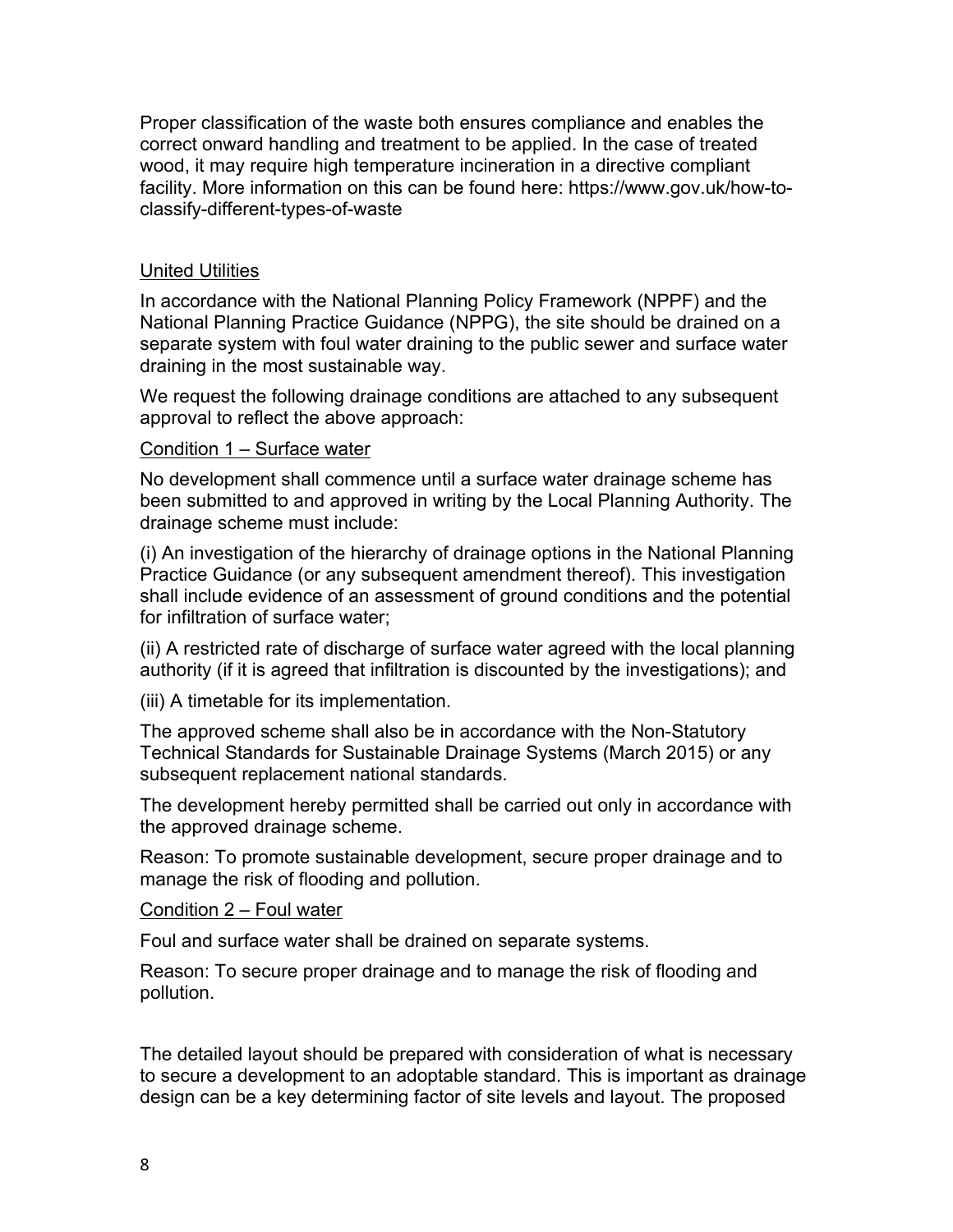design should give consideration to long term operability and give United Utilities a cost effective proposal for the life of the assets. Therefore, should this application be approved and the applicant wishes to progress a Section 104 agreement, we strongly recommend that no construction commences until the detailed drainage design, submitted as part of the Section 104 agreement, has been assessed and accepted in writing by United Utilities. Any works carried out prior to the technical assessment being approved is done entirely at the developers own risk and could be subject to change.

Management and Maintenance of Sustainable Drainage Systems. Without effective management and maintenance, sustainable drainage systems can fail or become ineffective. As a provider of wastewater services, we believe we have a duty to advise the Local Planning Authority of this potential risk to ensure the longevity of the surface water drainage system and the service it provides to people. We also wish to minimise the risk of a sustainable drainage system having a detrimental impact on the public sewer network should the two systems interact. We therefore recommend the Local Planning Authority include a condition in their Decision Notice regarding a management and maintenance regime for any sustainable drainage system that is included as part of the proposed development.

For schemes of 10 or more units and other major development, we recommend the Local Planning Authority consults with the Lead Local Flood Authority regarding the exact wording of any condition. You may find the below a useful example:

Prior to occupation of the development a sustainable drainage management and maintenance plan for the lifetime of the development shall be submitted to the local planning authority and agreed in writing. The sustainable drainage management and maintenance plan shall include as a minimum:

a. Arrangements for adoption by an appropriate public body or statutory undertaker, or, management and maintenance by a resident's management company; and

b. Arrangements for inspection and ongoing maintenance of all elements of the sustainable drainage system to secure the operation of the surface water drainage scheme throughout its lifetime.

The development shall subsequently be completed, maintained and managed in accordance with the approved plan.

Reason: To ensure that management arrangements are in place for the sustainable drainage system in order to manage the risk of flooding and pollution during the lifetime of the development.

Please note United Utilities cannot provide comment on the management and maintenance of an asset that is owned by a third party management and maintenance company. We would not be involved in the discharge of the management and maintenance condition in these circumstances.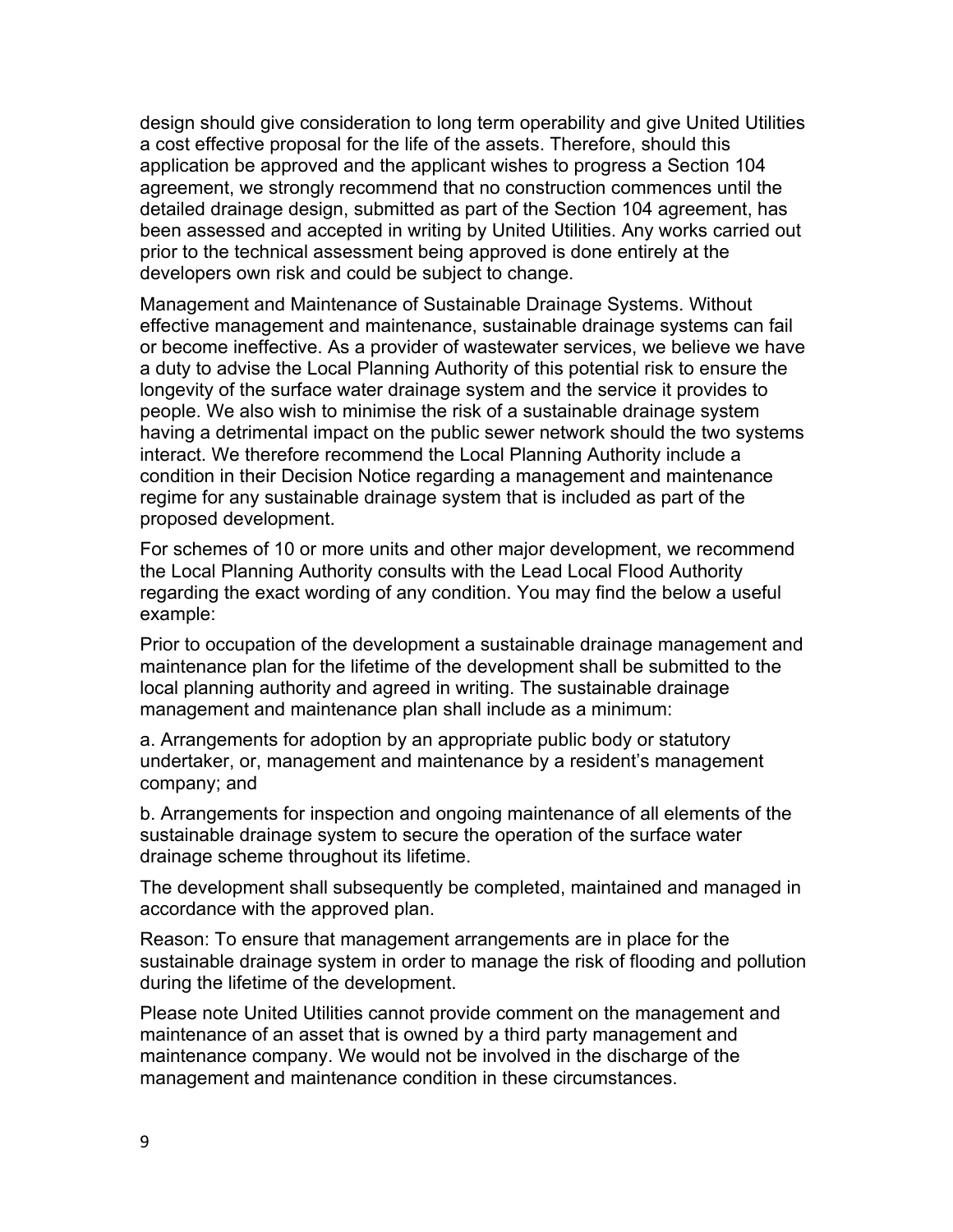### Water Supply

If the applicant intends to obtain a water supply from United Utilities for the proposed development, we strongly recommend they engage with us at the earliest opportunity. If reinforcement of the water network is required to meet the demand, this could be a significant project and the design and construction period should be accounted for.

### United Utilities' Property, Assets and Infrastructure

A public sewer crosses this site and we may not permit building over it. We will require an access strip width of six metres, three metres either side of the centre line of the sewer which is in accordance with the minimum distances specified in the current issue of "Sewers for Adoption", for maintenance or replacement. Therefore a modification of the site layout, or a diversion of the affected public sewer at the applicant's expense, may be necessary. To establish if a sewer diversion is feasible, the applicant must discuss this at an early stage with our Developer Engineer at wastewaterdeveloperservices@uuplc.co.uk as a lengthy lead in period may be required if a sewer diversion proves to be acceptable.

Deep rooted shrubs and trees should not be planted in the vicinity of the public sewer and overflow systems.

Where United Utilities' assets exist, the level of cover to the water mains and public sewers must not be compromised either during or after construction.

### Health and Safety Executive

The proposed development site which you have identified does not currently lie within the consultation distance (CD) of a major hazard site or major accident hazard pipeline; therefore at present HSE does not need to be consulted on any developments on this site. However, should there be a delay submitting a planning application for the proposed development on this site, you may wish to approach HSE again to ensure that there have been no changes to CDs in this area in the intervening period.

### **Council Services**

### HBC Contaminated Land

I have considered the land contamination issues for the site and have the following observations.

The site is not one considered to be affected by land contamination due to previous or current usage (there is no evidence of any previous development on the site).

The proposed end use is of low sensitivity to land contamination impacts.

As the proposed use is for the handling and processing of wastes there is a potential for creating new pollutant linkages and future land contamination, which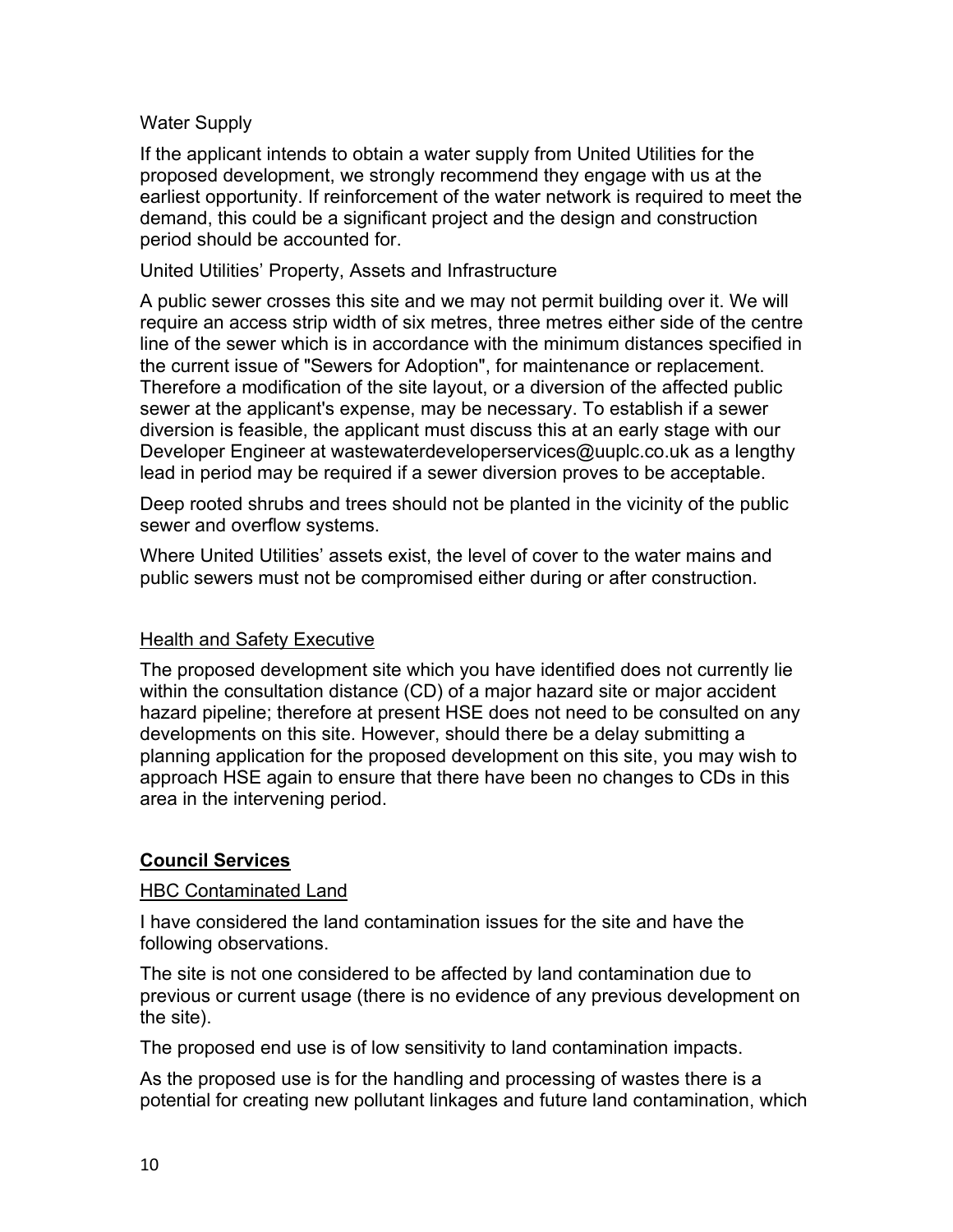should be mitigated against in the design and operation of the site. Of particular note is the close proximity to a small surface water feature (pond).

There is not a requirement to assess the land contamination status of the site, but I would recommend that details are submitted regarding the surfacing of the site along with drainage and measures to ensure run-off from the site does not contain material from the stockpiles and waste processing areas (I note that the Phase 2 area is not to be surfaced initially, but it isn't clear if there is any control on that area not being used until it has been suitably prepared). It is possible that these elements will be a requirement of the Environmental Permit issued by the Environment Agency for the operation of the waste transfer station, but such details haven't been included.

The above comments notwithstanding, I have no objection to the proposed scheme.

## HBC Highways

### Access

It is evident from the submitted drawings that there is no designed safe pedestrian access to the site along Johnsons' Lane. It will be necessary for a footway to be constructed which links from the existing section on Johnsons Lane and extends through to the site access. This would need to be secured through a Section 278 with the Highway Authority.

The access into the site crosses a highway verge with a present width of 6m. As such the applicant would be required to enter into a Section 278 agreement with the Council in regard to the construction of the site access.

It is noted that there is no provision within the detail of the drawings for either pedestrian or cycle access into the site. This would be required as a condition should the application prove successful.

### Parking

The application proposes 6 car parking spaces. For a site of this size this seems relatively low however, it would be deemed appropriate given the staff numbers and the availability on site of additional parking if it was required. It will be necessary however to provide 10% disabled parking and we would require 1 Electric Vehicle charging point as a minimum.

It will also be necessary by condition to provide cycle parking which is covered, secure and in a visible location within the site. At present there are no details within the application which illustrate this.

## Drainage

The application provides some detail in regard to the drainage channel within the highway verge. The drawing provided indicates the instillation of 3 pipes in the existing swale. Are these pipes designed to carry only highway surface water? The depth proposed for setting these is between 1 and 1.5m. We would require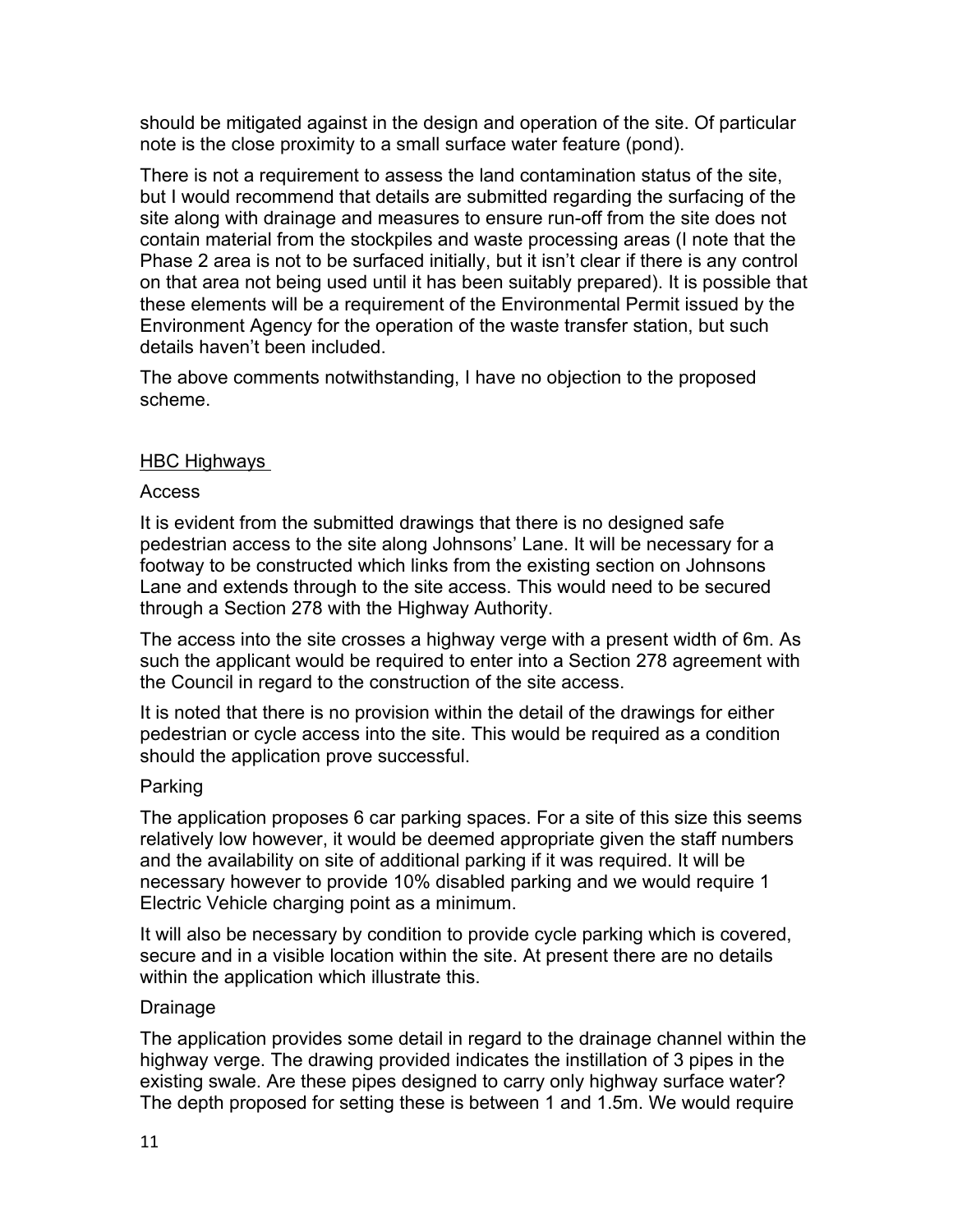further construction details as to the depth these are set and if how this would be sufficient to protect the pipes from the weight of vehicular traffic.

The details for the drainage strategy within the FRA would appear to be insufficient for a development of this nature and will require further detailed calculations in respect to outflow and attenuation rates.

Further details on what would be required will be supplied separately by the Drainage Engineer.

Conditions if the proposal is approved:

-The applicant would be required to enter into a Section 278 agreement with the Council in regard to the construction of the access and footway

-Dedicated, safe cycle and walking routes clearly defined into the site with a separate gate access.

-10% Disabled Parking provided as part of the application

-One minimum Electric Charging Point

-Further details in regard to the drainage pipes proposed for instillation into the highway to deal with the surface water to ensure the depth is adequate and the pipes are protected.

- Cycle parking which is covered, secure and visible within the site boundary.
- Further detail in regard to drainage and attenuation from the site.
- Construction Management plan

### Lead Local Flood Authority

After reviewing 20/00164/WST planning application, the site is 1.01ha, the proposed development lies within Fluvial Flood Zone 1 and the site can be seen to have a low Surface Water Flood Risk (Environment Agency Flood Map for Planning and Environment Agency Long Term Flood Risk Maps) and is not within a Critical Drainage Area. The entrance from Johnsons Lane is at the highest end of the site allowing for safe access to and from the site.

The Flood Risk Assessment states the proposed development is for commercial / no residential end use and therefore classified as 'Less Vulnerable' in the PPG. There has been no historic flooding of the site, finished floor levels will be set 150mm above the level of surrounding pavement to prevent surface water flooding of the buildings should the drainage system fail. The document states the nature of the proposed development will not result in a reduction of floodplain storage.

The applicant has provided the following document as a drainage strategy for the site: OTH\_redFRA 20 1231 Johnsons Lane Widnes\_Redacted.pdf

With regards to existing drainage on and surrounding the site the Sustainable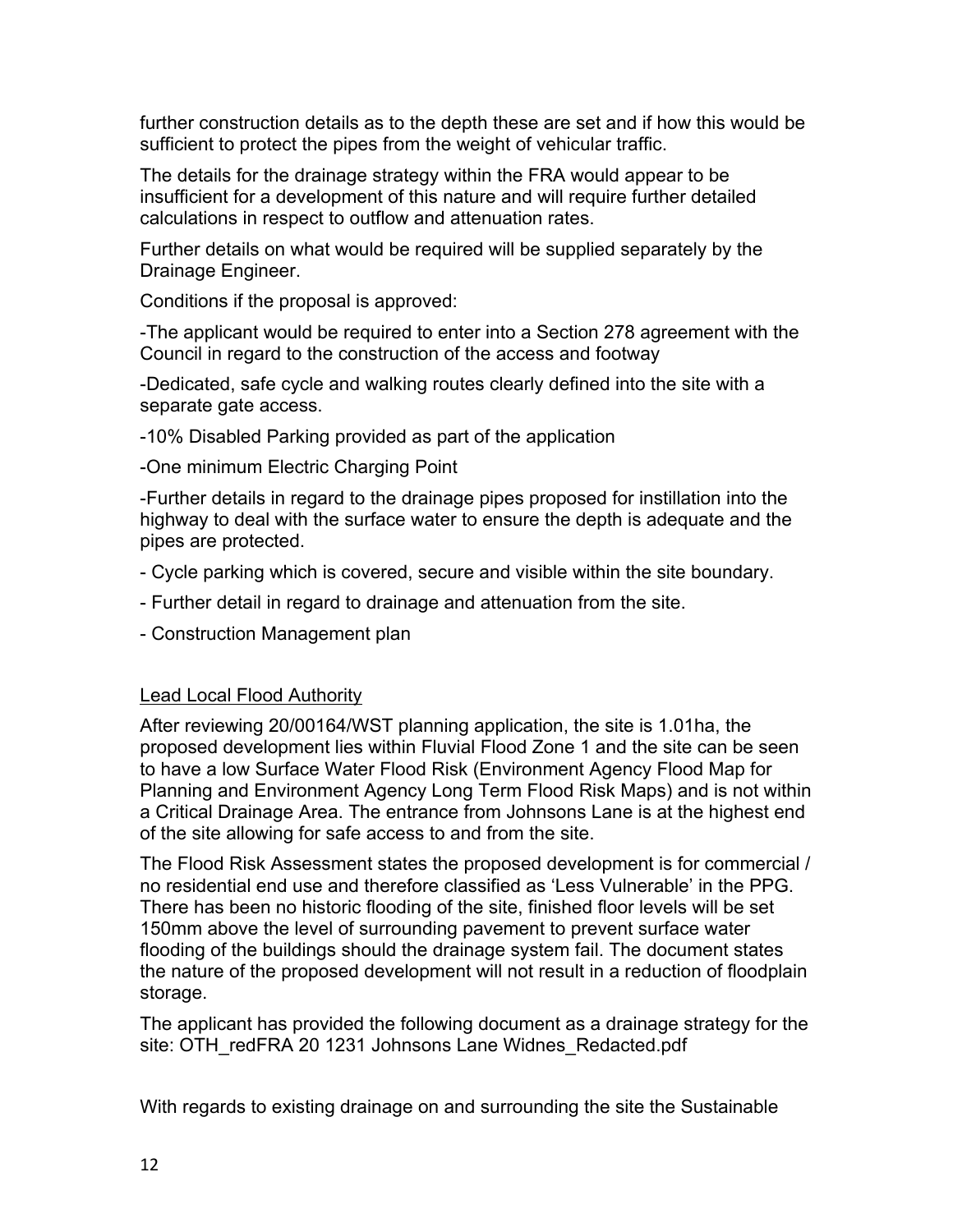Drainage Strategy (SDS) states:

- Johnsons Lane runs adjacent to eastern boundary and there is a swale that feed the highway drainage towards the watercourse to the south of the site.

- There is a pond at the southern boundary connected into a drain running along the south of the site. This runs past Johnson's Lane and drains into the swale.

- The site falls gently towards the drain which appears to collect the surface water from the site.

- An 825mm foul sewer crosses the site from North to South which the applicant has discussed discharging foul waters to at an unrestricted rate.

- There is a deep surface water sewer located in Johnsons Lane.

With regards the drainage hierarchy, the SDS indicates the following:

- Infiltration methods such as soakaways are unlikely to be feasible on the account of deep clay deposits below the site, but will need to be confirmed at detail design stage.

- This a pond and watercourse to the southern boundary of the site that drains towards the culverted crossing of the highway to the east. To the east of Johnson's Lane, the existing watercourse and pond were replicated and relocated to the south of the existing. Surface water from the site is currently draining naturally to the open watercourse.

- There is a surface water sewer running across Johnson's Lane to the northeast of the site.

- The proposed drainage strategy is for the site to drain in a similar way to how it currently drains i.e. to watercourse. The applicant proposes to provide attenuation on site through use of a swale and basin. Retention on the site would be 485.5m3 which would account for the 100 year +40% CC event.

Flows would be restricted to 5l/s by a flow control device at the end of the system, which is lower than the current Greenfield runoff rate. This outline strategy would be acceptable to the LLFA.

- The LLFA would note permission from United Utilities will be required to connect the foul drainage from the development to the public sewer.

Based on this information, the outline drainage strategy for the site would be deemed acceptable by the LLFA, however would require further development prior to any works are undertaken. Therefore the LLFA would recommend the following conditions be added should the LPA be minded to approve the application:

No development shall take place until a detailed drainage strategy for the disposal of surface water in accordance with the SUDS hierarchy have been submitted to and approved by the local planning authority. The scheme shall be implemented and thereafter managed and maintained in accordance with the approved details. Those details shall include: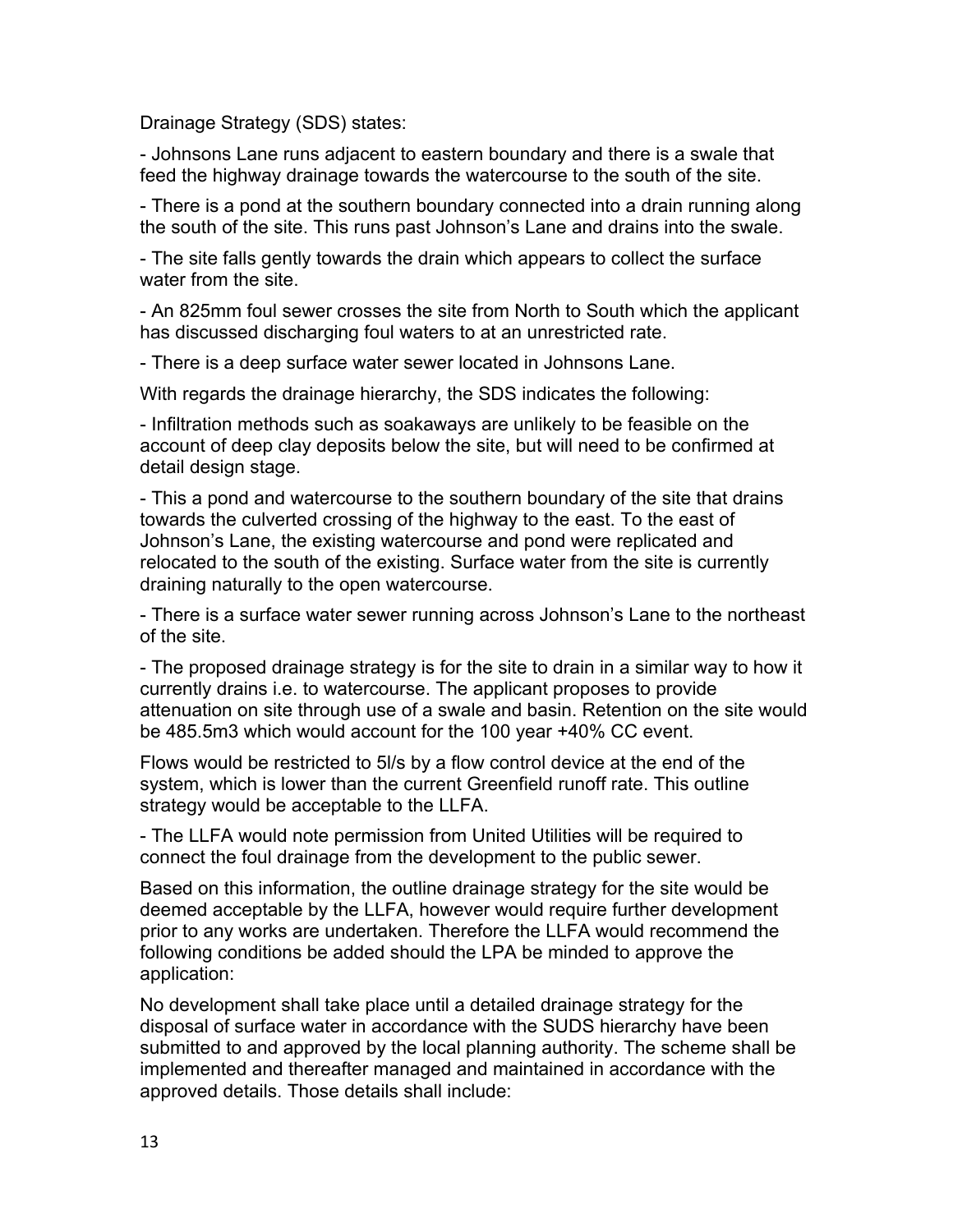i. plans of proposed drainage for the site, topography of the site pre and post development, including details of finished floor levels, an overland flow path plan should the drainage system fail.

ii. details of the flood mitigation measures to be adopted to mitigate against surface water flood risk on site.

iii. a management and maintenance plan for the lifetime of the development which shall include the arrangements for adoption by, or connection to any system adopted by, any public body or statutory undertaker, or any other arrangements to secure the operation of the sustainable drainage scheme throughout its lifetime.

iv. infiltration testing, soakaway design and/or attenuation and filtration structures and calculations to demonstrate a reduction in surface water runoff rate to greenfield rates for new roof/hardstanding areas.

v. verification that capacity downstream of the outfall to watercourse is sufficient for the proposed discharge.

### HBC Environmental Health

Environmental Health has considered this application in relation to noise and air quality relating to dust emissions. It should be noted that the proposed use is subject to the environmental permit EPR/FB3J05GK, issued by the Environment Agency.

### Noise

The applicant has provided a noise assessment as part of the application. This uses the methods in BS5228:2009 (Code for Noise and Vibration Control on Construction and Open Sites) to predict the noise on site and then compares this at nearby noise sensitive recepotors using the methodology contained with BS4142:2014:A1:2019 (Methods for Rating and Assessing Industrial and Commercial Noise). I am satisfied that the methodology is appropriately applied in relation to this application and the conclusions are robust.

The assessment identifies 3 noise sensitive receptors at French Street, Naylor Road and St John Fisher School. It then assesse the cumulative impact of the 4 noise making pieces of equipment on site. The assessment then calculates the impact of the proposed site at these locations comparative to the existing noise levels. The noise sensitive receptors are all in excess of 600m from the proposed site and are shielded by other commercial buildings across the intervening industrial area. The assessment concludes that noise from the site will be between 9 and 12 dB below the existing levels and therefore indicates a negligible impact on the noise environment at these receptors.

The application makes it clear that the site will only operate between 07:00 and 17:00 hours on weekdays and 07:00 to 13:00 hours on Saturdays. This further protects the noise environment around the noise sensitive dwellings.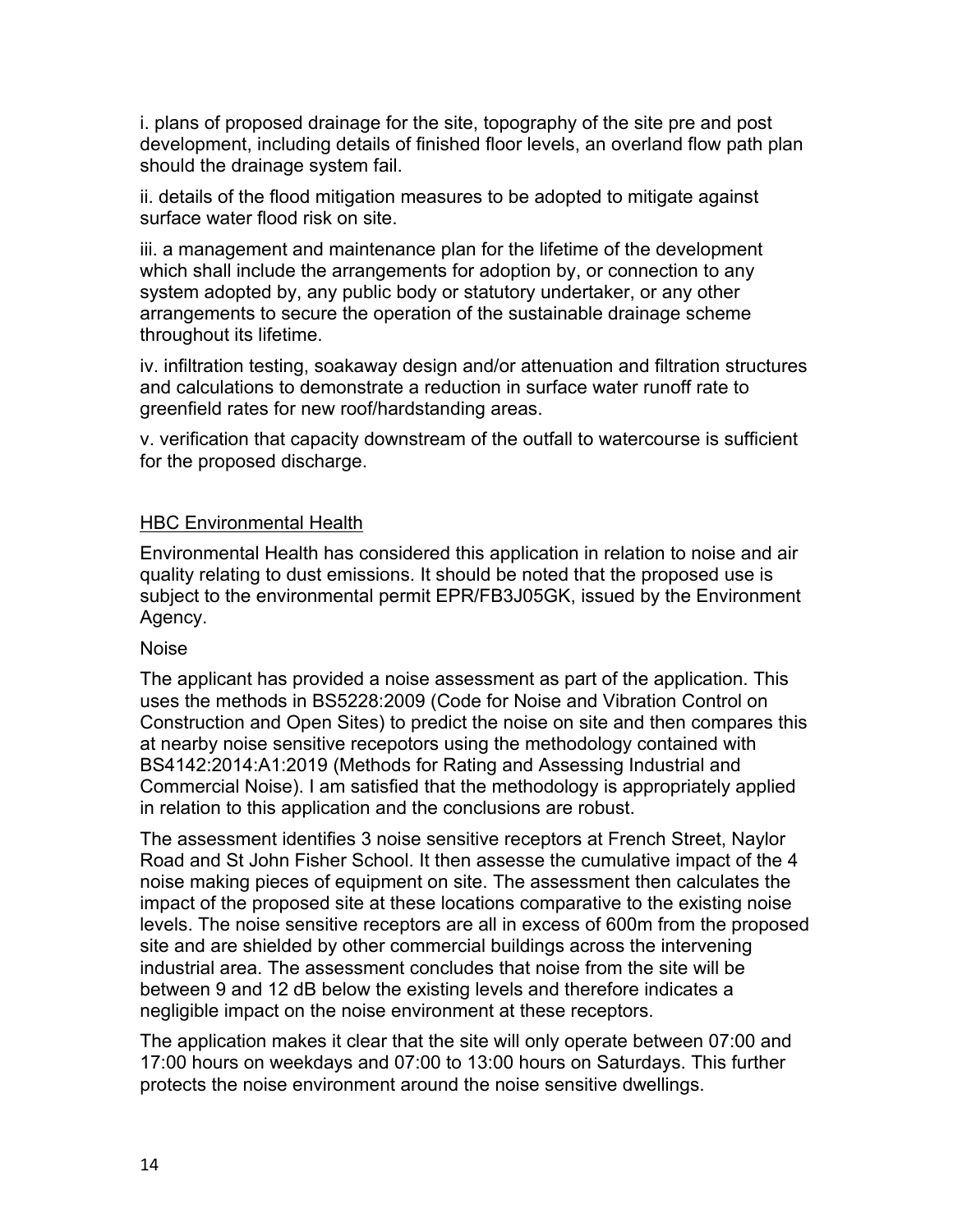## Dust

The applicant as also submitted a dust mitigation plan. This addresses the measures to be implemented to ensure that dust emissions off site are minimised. This includes the use of water on site to minimise dust emissions, a wheel wash at the site exit to prevent mud and dust being carried onto the road, measures to be taken should dust emissions become visible off-site, maintenance, minimising drop heights where possible and speed limits around the site. Given the location of the site in an existing industrial and over ½km from the nearest residential and sensitive properties I am satisfied that the dust emissions can be adequately controlled within the area.

## Recommendations

With regard to noise emissions Environmental Health would be satisfied that, given the location of the development, it presents a negligible risk, during daytime hours to sensitive receptors.

With regards to dust emissions Environmental Health would be satisfied that the risk of emissions from the site can be mitigated through careful management. The dust management plan indicates the willingness of the operator to employ methods to reduce the amount of dust generated on site and exported off. I would suggest that this is reflected in the conditions on any planning consent issued.

# Proposed Planning Conditions

To reduce the environmental risk to nearby sensitive receptors I would ask that conditions to have the following effect are included in any planning consent issued for this application

1- The site shall only operate within the following hours: 07:00 – 17:00 hours Monday to Friday 07:00 – 13:00 hours Saturday

2- An adequate water supply which can reach the whole of the site shall be available at all times.

3- The crusher and screener shall not operate without a water supply being available to water down materials.

4- A copy of the dust management plan shall be on site at all times.

# MEAS – Ecology and Waste Advisor

# RESPONSE DATED 05/05/2020

In principle, I consider that the proposal would help to achieve the vision for the WLP along with strategic objectives SO1, SO2, SO3, SO4, SO6 and SO8. However, there are some additional pieces of information required to fulfil all the policy requirements.

Policies WM1, WM2, WM3 and WM5 5. Section 3 of the Planning Statement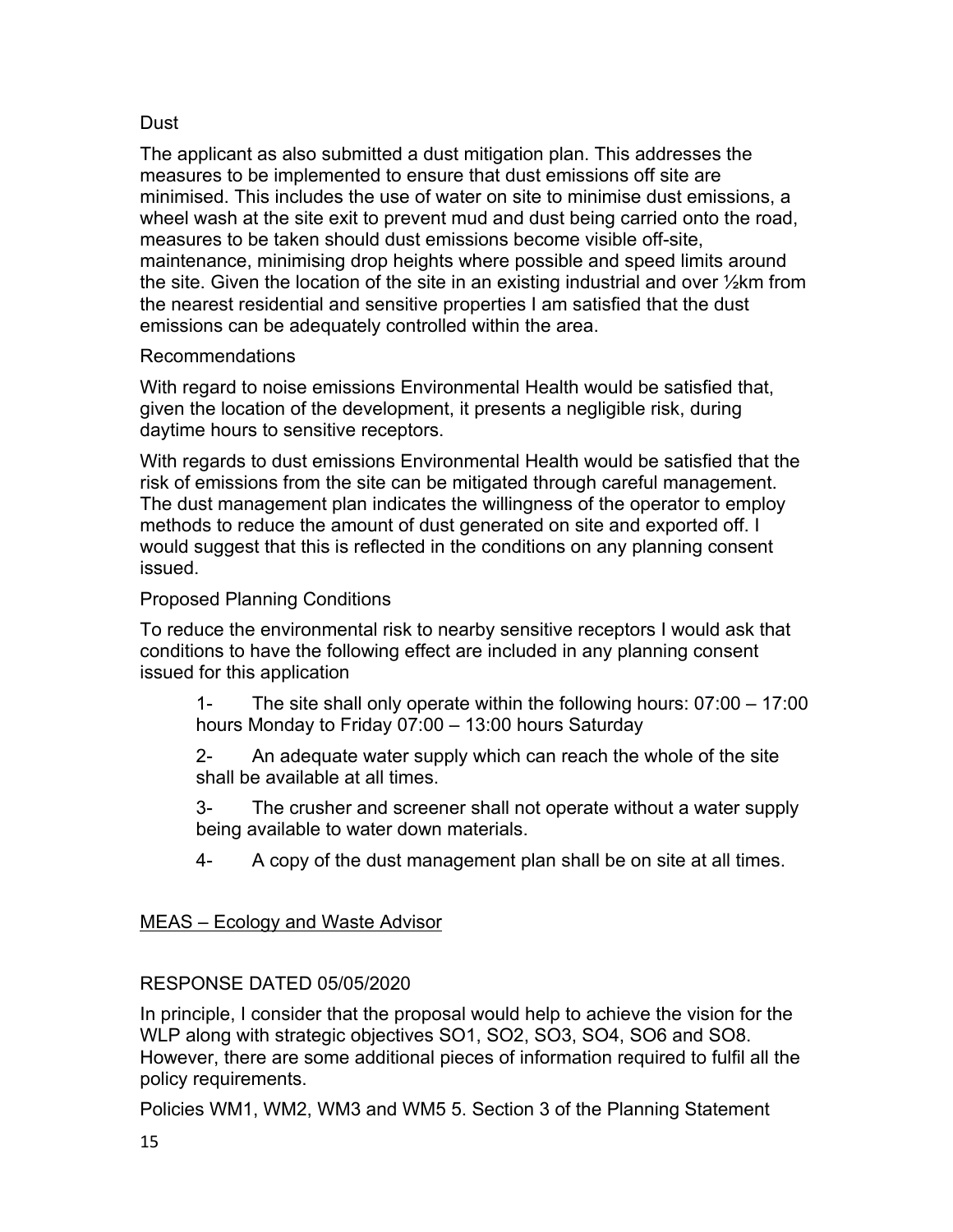(Pearl Environmental Proposed Aggregate Recycling Facility: Johnsons Lane, Widnes) undertakes an assessment of compliance with the WLP policies. For policy WM1, it identifies site H1 (Widnes Waterfront) as the only allocated site but does not make any assessment as to whether it is suitable or available. It is understood that the site is available, although it is acknowledged the site is larger than required. The applicant needs to demonstrate that part of the site would not be available or suitable for their needs and whether or not it is deliverable. This is a requirement of policy WM1. A site scoring assessment for the proposed site has been submitted and scores favourably with the allocated sites. This information is required prior to determination.

Allocated site H2 (Ecocycle) is according to the applicant is currently used for civil engineering/plant storage and waste management. Whilst the site would be suitable for the proposed facility, there are currently no commercially available plots and none of the individual plots would be large enough. I concur that this is the current status quo.

The site falls within the Area of Search defined by policy WM5 for Halton described in the policy as Industrial Areas of Ditton/Widnes. The areas of search are defined for small scale reprocessing activity, which would include the proposed activity.

Given that the applicant is an existing Halton business looking to relocated within Halton, on this occasion I think it is reasonable to restrict their search to allocated sites within Halton.

Policy WM7 (Protecting Existing Waste Management Capacity for Built Facilities)

The supporting documentation does not consider policy WM7, this is relevant to the proposal as it is an existing waste management facility currently located on Ditton Road, Widnes. Policy WM7 is supportive of retaining this waste management capacity, albeit the proposal is to relocate from its existing site.

Policy WM10 (High Quality Design and Operation of Waste Management Facilities)

The Planning Statement indicates that application of a BREEAM rating is not appropriate as the only buildings on site will be open sided sheds primarily aimed at keeping materials dry. I concur with this. However, sustainability has been considered with proposals to use rainwater harvesting to provided water for dust suppression, size/profile and colour of building to be in keeping with the industrial landscape and use of recycled hardcore for the site surface. The site also benefits from screening to the south by an existing wildlife buffer. Subject to Environmental Health being satisfied with amenity issues, I consider sufficient information has been submitted to comply with this policy.

Policy WM11 (Sustainable Waste Transport)

The Planning Statement acknowledges that the site is not suitable for alternative modes of transport other than road – this is accepted. It also indicates that the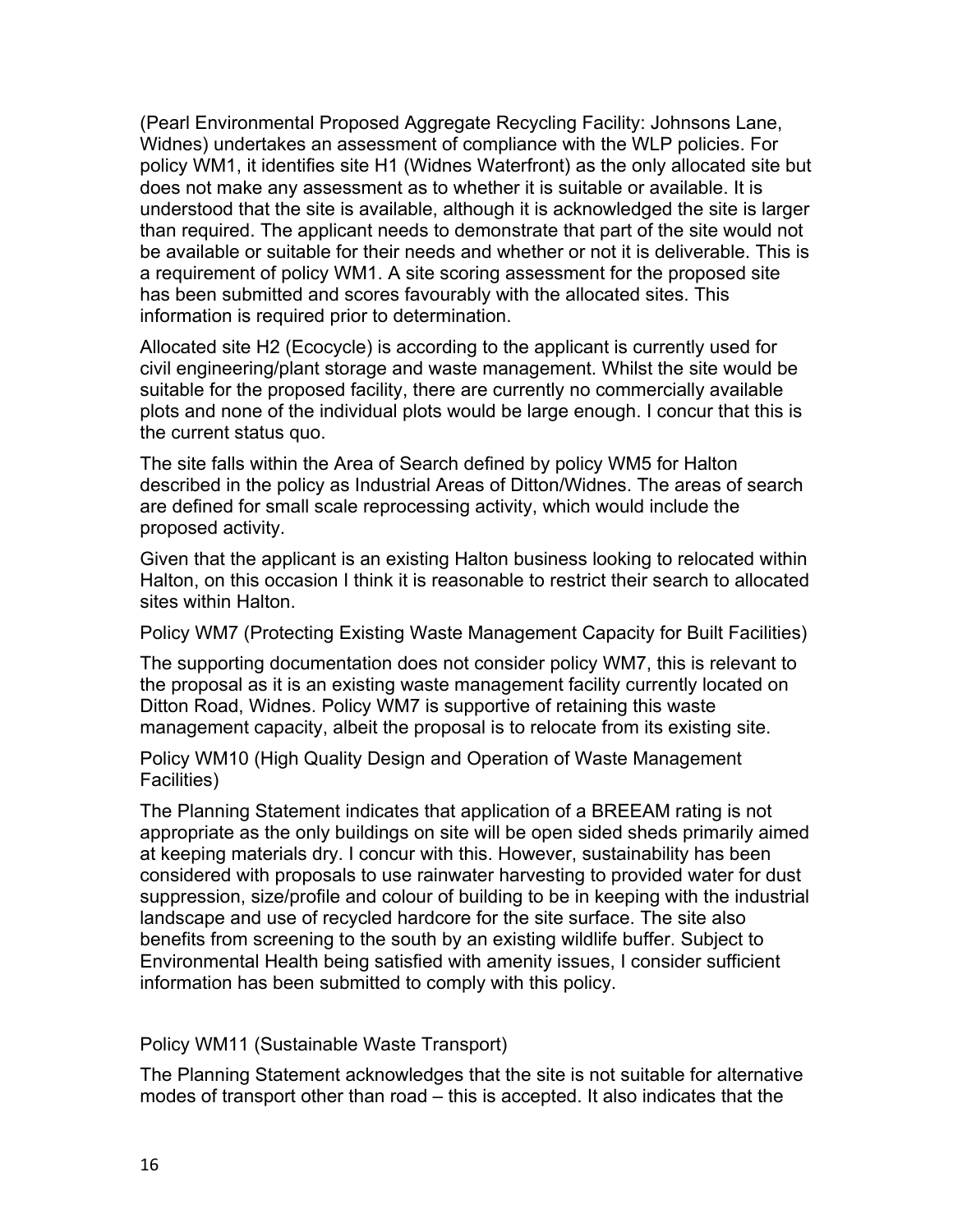site will serve the local area with transportation limited to 10miles from Halton, and therefore reduces the carbon impact of transporting further afield. This is particularly relevant given the weight of inert materials and carbon impact of transporting long distances. The Transport Assessment (DTPC Report No. J1164/TS dated March 2020) calculates anticipated vehicles movements based on throughput of 75,000tonnes per year. I will be guided by Highways colleagues on whether they consider this policy has been complied with.

Policy WM12 (Criteria for Waste Management Development)

Appendix 1 of the Planning Statement includes a table which covers every aspect of information required by Box 1 associated with policy WM12 of the WLP. This is welcomed. The majority of this information is satisfactory, however, there are some additional information requirements see paragraphs 14 and 15 below. From a waste perspective, the only outstanding query is to clarify the actual throughput of the site is it 30,000 tonnes or 75,000 tonnes as different supporting documents state different amounts. This information is required prior to determination.

### Habitats Regulations

The development site is 500 metres and 620 metres from Widnes Warth Saltmarsh and Upper Mersey Estuary Intertidal Area Local Wildlife Sites (respectively) designated for saltmarsh, reedbed and mudflat habitat. Collectively they comprise supporting habitat (Functionally Linked Land (FLL)) for qualifying species of the following European sites which are protected under the Conservation of Habitats & Species Regulations 2017 (as amended) and Core Strategy policy CS20 applies:

- Mersey Narrows and North Wirral Foreshore SPA;
- Mersey Narrows and North Wirral Foreshore Ramsar site;
- Dee Estuary SPA;
- Dee Estuary Ramsar site;
- Mersey Estuary SPA; and
- Mersey Estuary Ramsar site.

I have considered the proposals and the possibility of likely significant effects on European sites using the source-pathway-receptor model. There are pathways between the proposals and the European sites, therefore, the proposal requires Habitats Regulations Assessment for likely significant effects. Core Strategy policy CS20 applies. The Assessment of Likely Significant Effects must be carried out prior to determination.

To enable a Habitats Regulations Assessment to be carried out the following information is required:

 Detailed construction method statement(s) setting out; what work will be done, when (an indication of the time of year and how long work will take),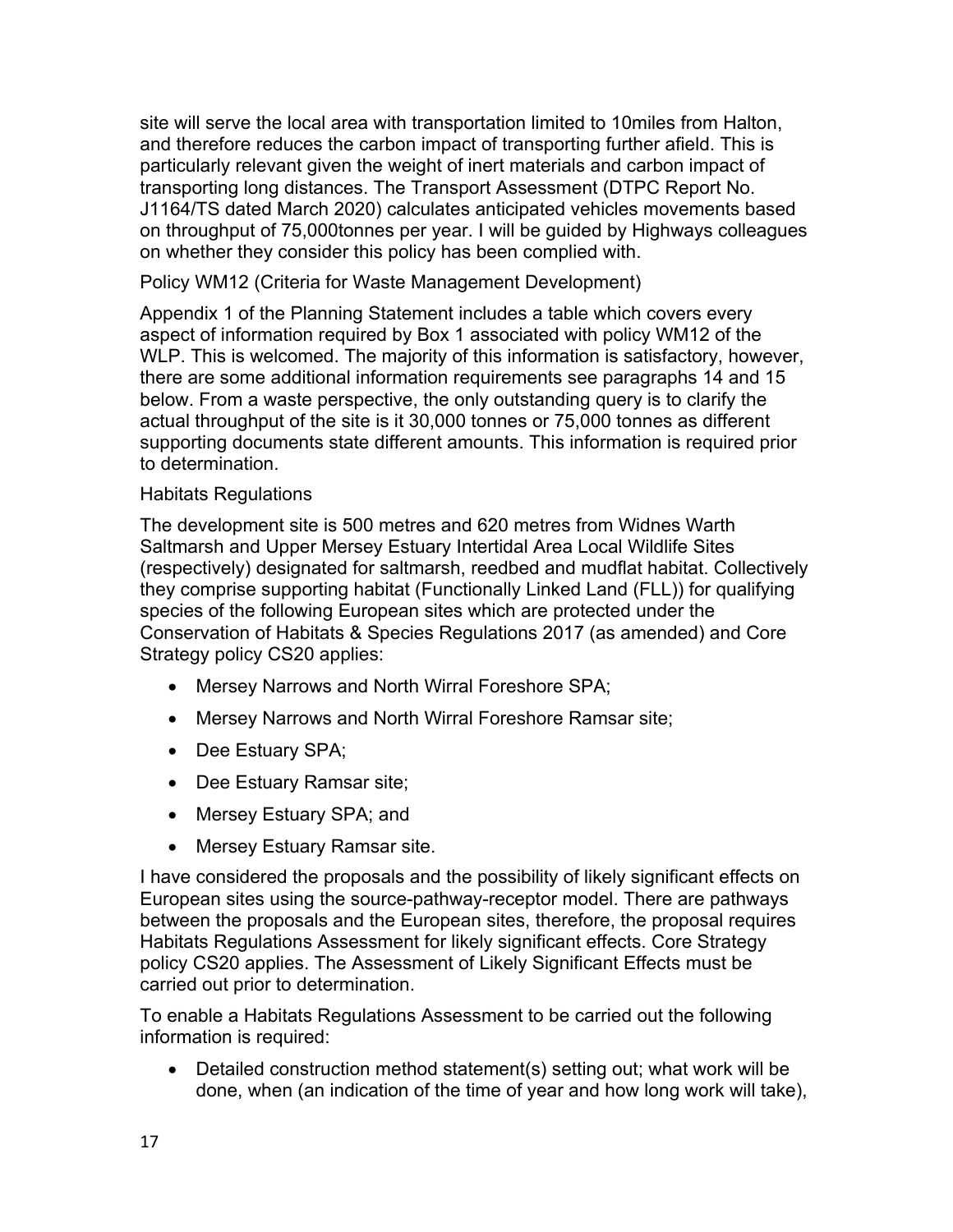how the work will be undertaken, if there will be any emissions (such as to water, air, disposal to land) and any transport requirements to the site;

- An amended noise assessment that provides modelling to assess the noise levels at the Functionally Linked Land which is a sensitive ecological receptor (Local Wildlife Sites) approximately 620 metres south of the site; and
- Confirmation that the applicant will use the existing foul sewer for foul drainage as indicated as acceptable by United Utilities.

This information is requested under Regulation 63 (2) and will be used to enable the competent authority to determine whether an appropriate assessment is required.

## General Ecology

The applicant has submitted an ecology report to support the application (Preliminary Ecological Appraisal, Bowland Ecology, October 2019). The report is limited as it concludes that there will be no impact on the nearby Local Wildlife Sites due to the distance between them and the development site. This is not accepted see paragraphs above regarding Habitats Regulations. Although this conclusion is a limitation of the report the remainder of the report is considered acceptable.

Habitats on site or adjacent to the site may provide roosting, foraging and commuting habitat for bats. Lighting for the development may affect the use of these areas. A lighting scheme can be designed so that it protects ecology and does not result in excessive light spill onto the habitats, areas in line with NPPF (paragraph 180). This can be secured by a suitably worded planning condition. It would be helpful for the applicant to refer to Bat Conservation Trust website https://www.bats.org.uk/news/2018/09/new-guidance-on-bats-and-lighting

The site provides nesting opportunities for breeding birds, which are protected and Core Strategy policy CS20 applies. The following planning condition is required.

### **Condition**

No tree felling, scrub clearance, hedgerow removal, vegetation management, ground clearance or building work is to take place during the period 1 March to 31 August inclusive. If it is necessary to undertake works during the bird breeding season then all buildings, trees, scrub, hedgerows and vegetation are to be checked first by an appropriately experienced ecologist to ensure no breeding birds are present. If present, details of how they will be protected are required to be submitted for approval.

The proposed development will result in the loss of bird breeding habitat and Core Strategy policy CS20 applies. To mitigate for this loss, details of bird nesting boxes as recommended in Section 5.9 of the ecology report (e.g. number, type and location on an appropriately scaled plan) that will be erected on the site should be provided to the Local Planning Authority for agreement. The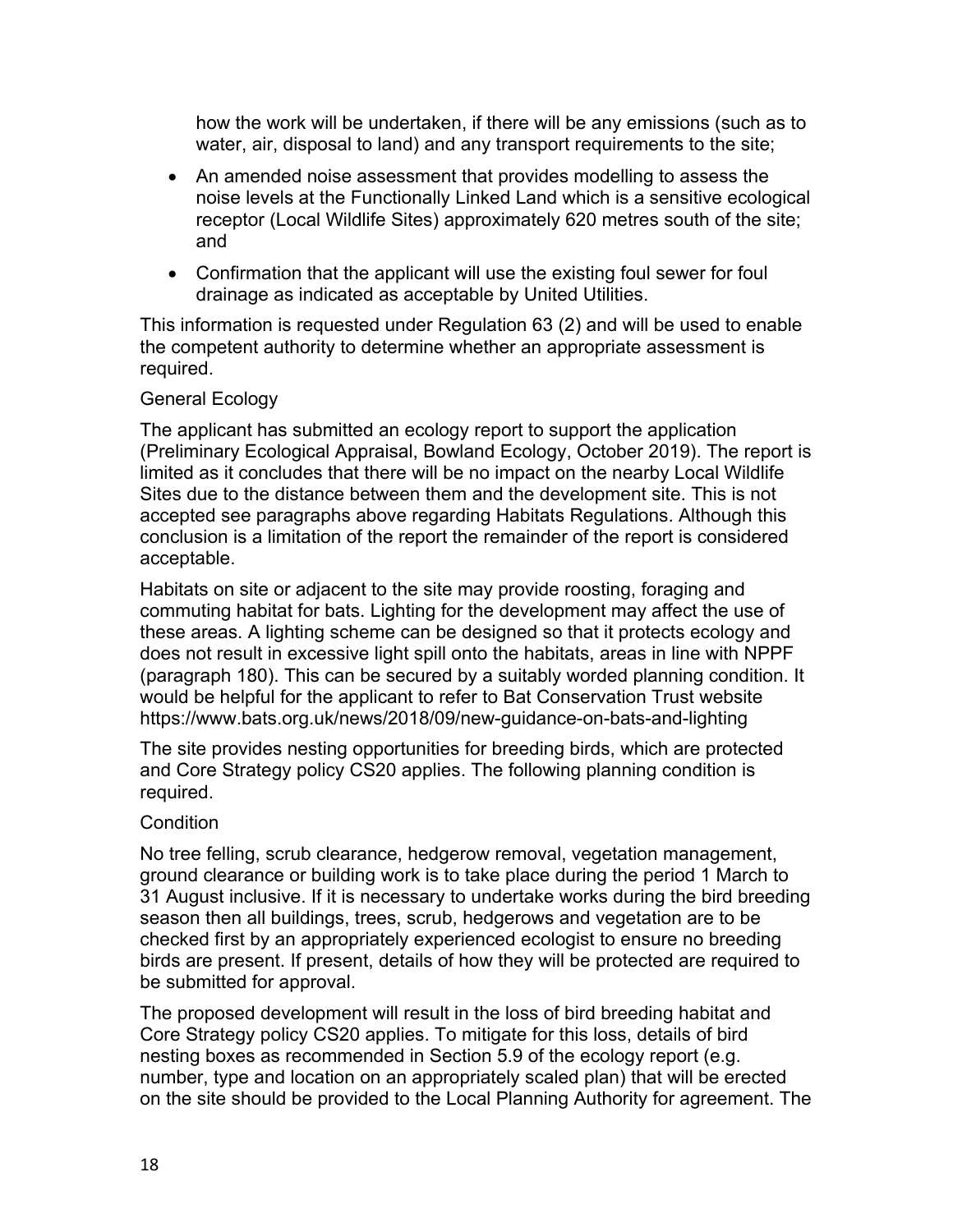following planning condition is required.

#### **Condition**

The development hereby permitted shall not be occupied until details of bird boxes to include number, type and location on an appropriately scaled plan as well as timing of installation, has been provided for approval and implemented in accordance with those details.

Great crested newt is known in the wider area although not recorded within the site during previously accepted surveys of the area. Common toad is known to be present within the site, is protected and Core Strategy policy CS20 applies. Due to the highly likely absence of Great crested newt from the ponds close to the development site the Reasonable Avoidance Measures (RAMs) recommended in Section 5.13 of the ecology report are sufficient to ensure all amphibians are not harmed by the proposals. These RAMs can be secured by a suitably worded planning condition.

The ditch running along the southern boundary of the site was assessed as potentially providing habitat for Water vole. However, no evidence of Water vole was recorded. Section 5.3 of the ecology report recommends the protection and planting of a 10 metre buffer zone along the southern boundary of the site. This buffer zone is sufficient to ensure Water vole, if present, will not be harmed by the proposed works. Details of the methods of protection of this zone during construction should be submitted to the Council for approval. This can be secured by a suitably worded planning condition.

The report states that Hedgehog is likely to be present within the site. Hedgehog is protected and Core Strategy policy CS20 applies. The Reasonable Avoidance Measures (RAMs) recommended in sections 5.7 and 5.8 of the ecology report are sufficient to ensure Hedgehog is not harmed by the proposals and can be secured by a suitably worded planning condition.

The ecology report recommends the planting of a ten metre wide wildflower meadow along the southern boundary of the site to mitigate for the loss of bird breeding, invertebrate, bat foraging and terrestrial mammal habitat. This mitigation is accepted and details of the location, area, species to be planted and its management in perpetuity should be submitted to the Council for approval. This can be secured by a suitably worded planning condition.

#### RESPONSE DATED 22/09/2020

#### Habitats Regulations

The development site is 500 metres and 620 metres from Widnes Warth Saltmarsh and Upper Mersey Estuary Intertidal Area Local Wildlife Sites (respectively) designated for saltmarsh, reedbed and mudflat habitat. Collectively they comprise supporting habitat (Functionally Linked Land (FLL)) for qualifying species of the following European sites which are protected under the Conservation of Habitats & Species Regulations 2017 (as amended) and Core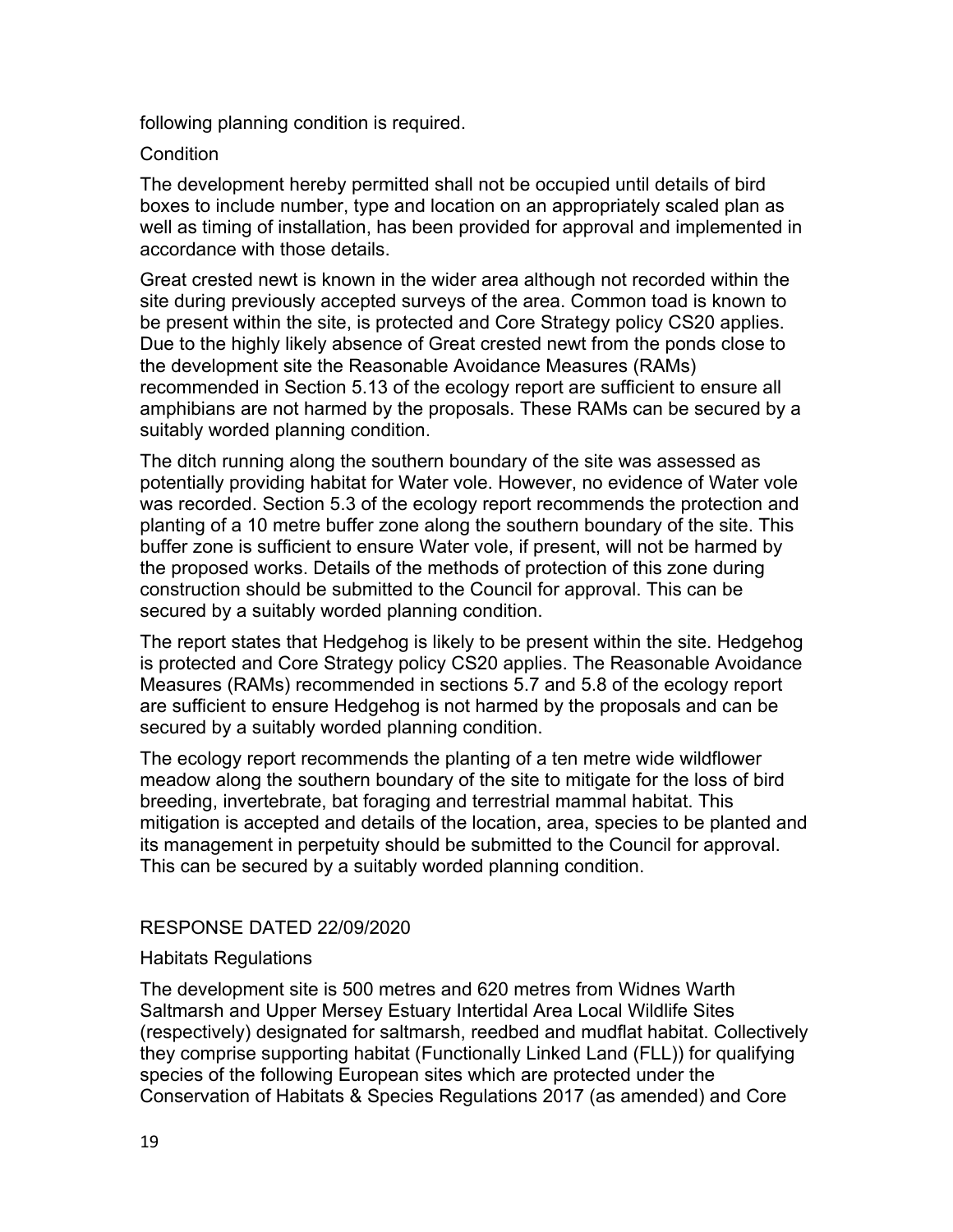Strategy policy CS20 applies:

- Mersey Narrows and North Wirral Foreshore SPA;
- Mersey Narrows and North Wirral Foreshore Ramsar site;
- Dee Estuary SPA;
- Dee Estuary Ramsar site;
- Mersey Estuary SPA; and
- Mersey Estuary Ramsar site.

I have considered the proposals and the possibility of likely significant effects on European sites using the source-pathway-receptor model. I advise that there is no pathway that could result in likely significant effects on the European sites and the proposals do not warrant a detailed Habitats Regulations Assessment for the following reasons:

• The site is not Functionally Linked Land (FLL)

The site is approximately 500 metres from the nearest functionally linked land, there will be no direct land take;

• The site is elevated from the functionally linked land (this will reduce visual disturbance);

• The applicant has confirmed that site drainage will be directed into the existing foul drainage infrastructure crossing the site; and

• Noise levels generated from the site will not exceed levels that could cause a response from qualifying features of the European sites using the Functionally linked land approximately 500 metres south of the site (Noise Assessment, Miller Goodall, 12 August 2020, Ref: 102291-2).

All previous comments regarding protected species and landscaping remain valid (Memo from Lucy Atkinson to Jeff Eaton, 5 May 2020, HA20-012).

## Waste Local Plan

The applicant has submitted additional information in response to our original memo of 5th May 2020 (Letter from The Alban Building Consultancy to Jeff Eaton (Halton Council) Ref: 20/00164/WST dated 13/08/20). This includes a consideration of the proposed facility against allocated site H1, concluding that access is not currently available to the site from Tan House Lane, and that the costs of opening up the access and/or providing a 500m access road to the main body of site H1 would be prohibitively costly and therefore unviable for the such a small scale operation.

The response goes on to state that the size of the site (H1) lends itself to waste operations of sub-regional a scale. The proposed facility would require only a small fraction of the site. Carving the site up is likely to jeopardize viability for a large scale operation and there is unlikely to be unavailable for such small scale operations. This is true, however, one potential use of the site is a resource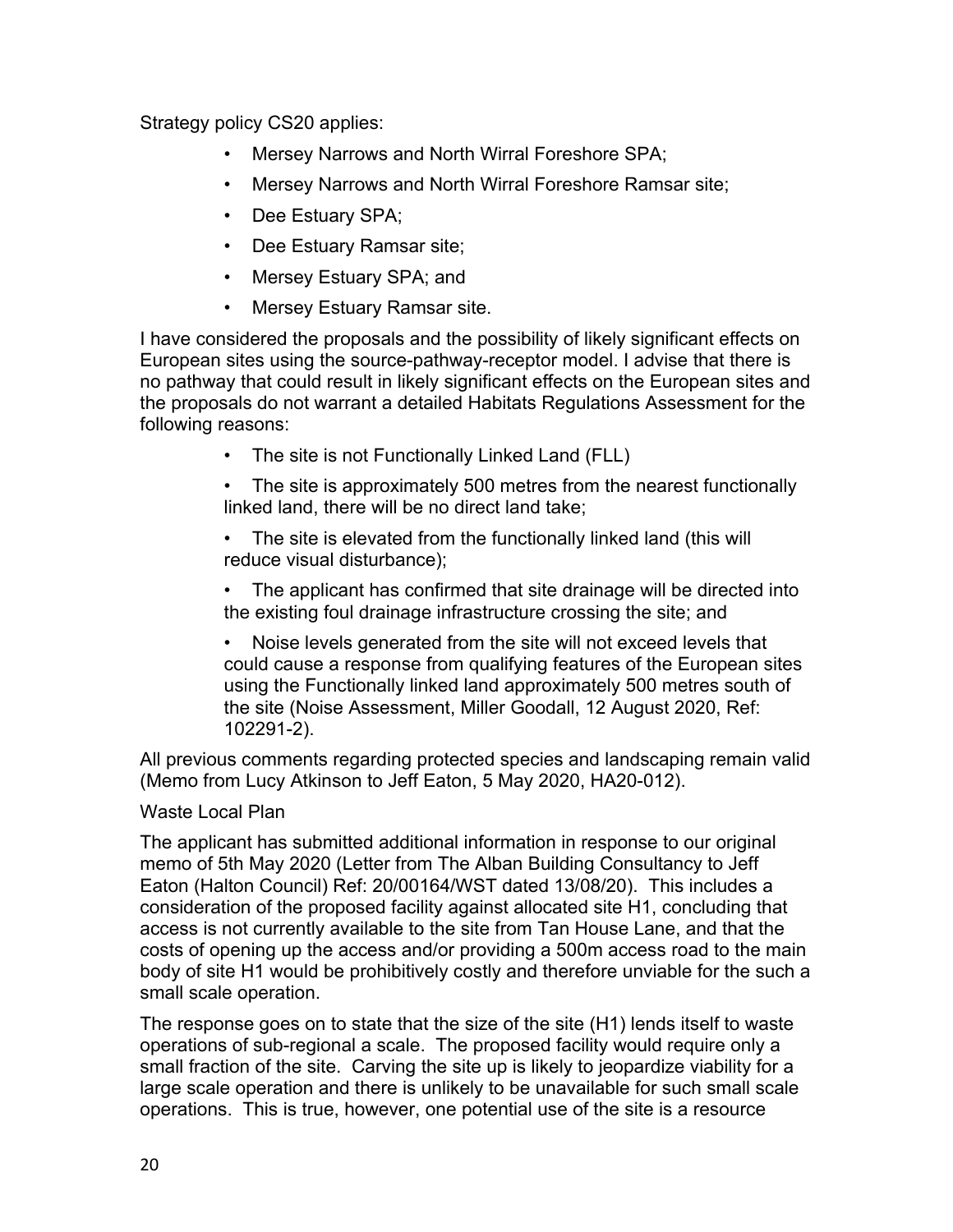recovery park which could accommodate the proposed facility, however, it is anticipated that this would likely need to be developed as a whole and not on a piecemeal basis.

Contact has recently been made (03/08/20) with the landowner of site H1 with regard to the current status of the site. To date no response has been received. In the absence, of further information from the site owner, I consider that the above assessment of the proposed facility against site H1 is reasonable. The costs of delivering the proposed facility on this site would be unviable. It is not clear if access to the site from Tan House Lane is still possible. I will be guided by planning colleagues as to whether this is correct.

Therefore, I consider that policy WM1 has been complied with.

# RESPONSE DATED 27/07/2021

Waste Local Plan

Subsequent to previous responses on this application, the appeal decision (APP/D0650/W/20/3251697) regarding another waste management proposal in Widnes was made on 2nd February 2021. This confirmed the previous JR ruling that policy WM1 of the Waste Local Plan must be followed strictly, as a key policy of the plan and so, further demonstration that the allocated sites are not available was requested from the applicant.

The applicant has now submitted an email (Email from Courtney Ellis (Butcher & Barker LLP) to Jeff Eaton (Halton Council) dated 21/5/21) and encloses an updated and more detailed Alternative Site Assessment (ASA) (Pearl Environmental 19th May 2021) of the proposed facility against site H1 which includes the following information:

Site H1 is allocated for sub-regional use and is a large, derelict site with a mosaic of hardstandings at various heights. This is not considered viable/deliverable for the proposed inert waste recycling facility for the following reasons:

i. The southern end of Tan House Lane where the site is accessed is no a surfaced walkway with access to TPT beyond the railway and the canal. The cost of opening up this access is beyond the viability of this project;

ii. If Tan House Lane where reopened, an internal access road of approximately 500m would be required to the main plot. This would involve breaking out and levelling a substantial area of hardstanding and foundations, which again would not be viable for this project;

iii. The size of the site lends itself to waste operations of sub-regional scale. The proposed facility is a local facility and would require only a small fraction of the site.

iv. The proposed facility is for inert waste and waste would be from the area local to Widnes and transport costs are a major consideration in determining site suitability.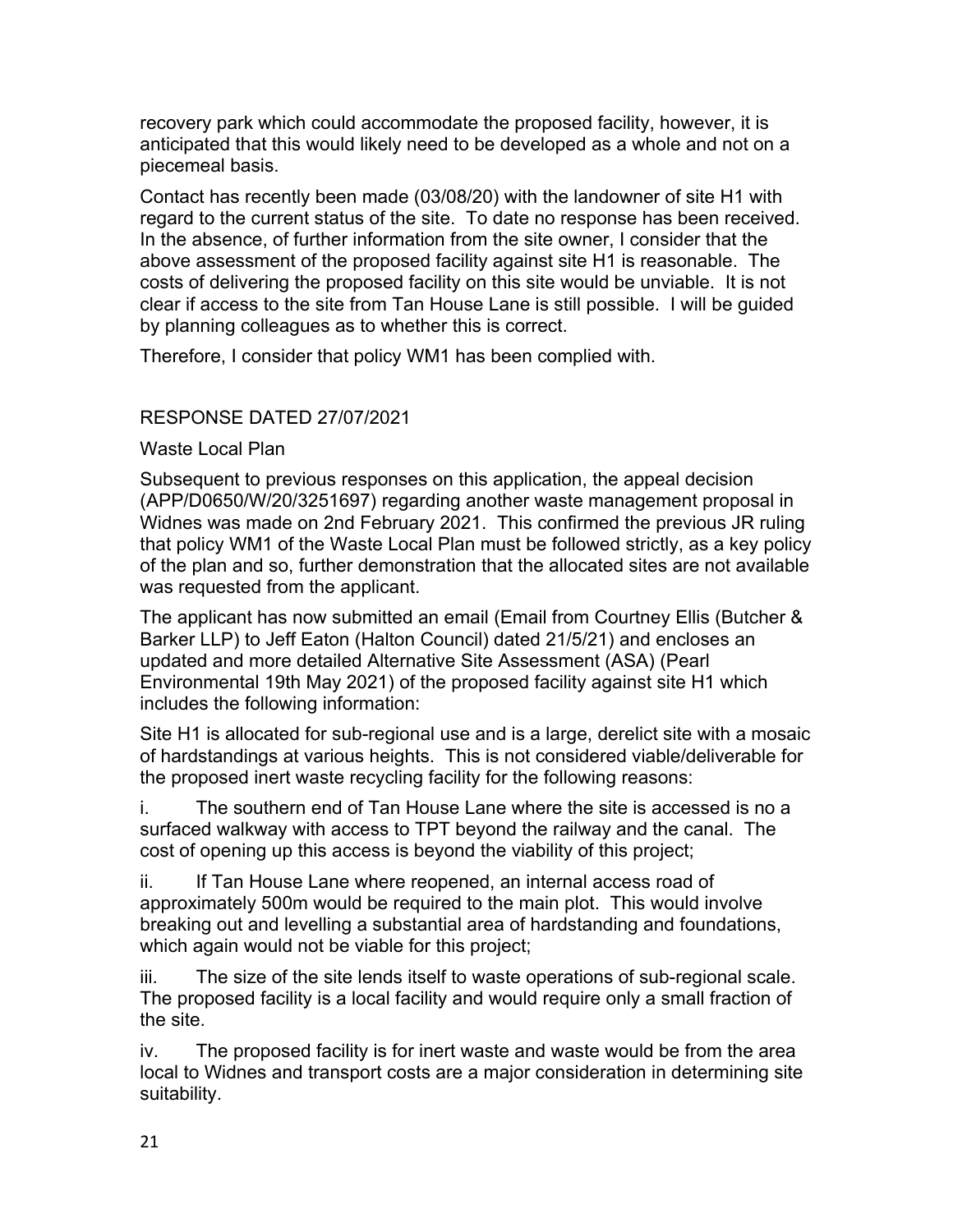v. Some information has been gleaned on the potential contamination levels on site and the cost of remediation would be beyond the commercial viability of this small scale facility.

A conversation between the applicant, Mr Bannon, has been had with Mr Cosgrove, the landowner of site H1, on 17th May 2021. Mr Cosgrove indicated that the land was not for sale and he was in discussion with a third party to develop the site. No written evidence has been provided regarding the conversation. Subsequent to this, Halton's Principal Planning Officer has spoken to the landowner of site H1, who indicated that he is currently in discussion with other parties regarding the site's development. The outcome of the discussion is not yet clear.

Further to point 4 iii) above, the planning statement indicates that incoming waste will be derived from highways works throughout Halton and not far beyond (within 10 miles of site). Recycled aggregates delivered for use in re-instatement works and road construction projects within a similar area. Although an earlier section of the planning statement (Policy WM11) refers to the sources of waste materials and markets being geographically varied. From my experience, the key point here is that given the heavy nature of the materials it is not economically viable to transport such materials long distances. It is the size/throughput of the site which determines whether it is district level of sub-regional.

The difference with the appeal site is that the applicant was subject to a longterm contract with MRWA for management of inert waste from all HWRCs in the sub-region.

The ASA also includes site scoring process using the guidance in the Waste Local Plan and a Sustainability Assessment (SA). I have noted one discrepancy on the site scoring which would reduce the overall score by -10, however, other than that the site scoring seems reasonable. I am satisfied with the SA.

### Summary

The owner of site H1 is currently in discussion with other parties regarding the development of the site, as confirmed during a conversation with Halton's Principal Planning Officer. The outcome of the discussion is not yet clear.

There are key differences between this proposal and the site subject to the appeal. This proposal is a local, district level facility and transport costs are more constrained given the nature of inert material. It is smaller scale and has less throughput than the site subject to appeal. Therefore, the site is not considered sub-regional. Furthermore, the site does lie within an Area of Search and is surrounded by other waste uses. The Sustainability Appraisal and Site scoring are reasonable.

I consider that if it is accepted that this waste operation is district level, rather than sub-regional, then the differences between this site and the appeal site are clear, and therefore, in this instance, the policy requirements of WM1 and WM13 of the WLP have been met.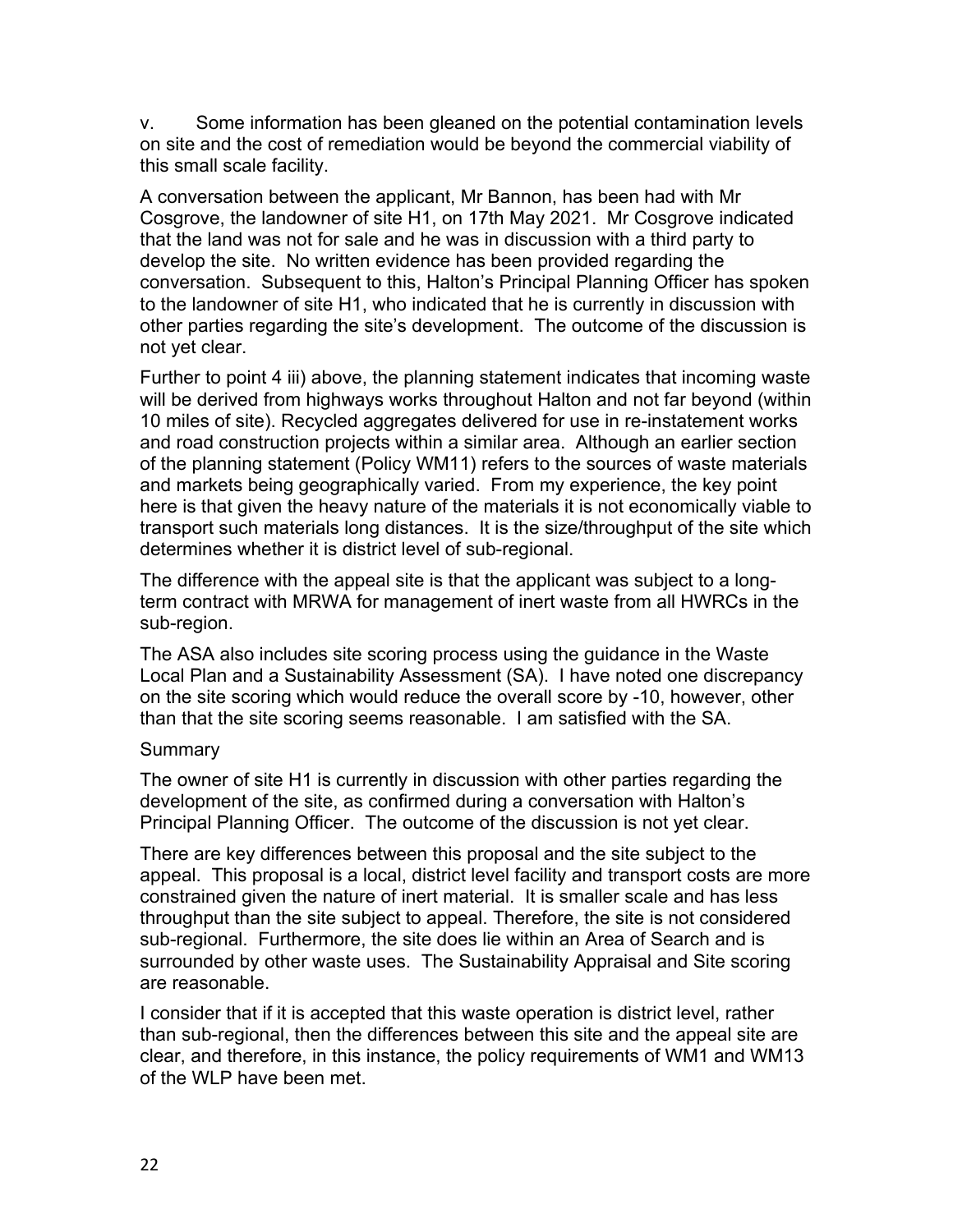## **REPRESENTATIONS**

The application has been advertised via the following methods: site notices posted near to the site, press notice and Council website. Surrounding commercial properties have been notified by letter. No representations have been received as a result of the publicity undertaken.

## **ASSESSMENT**

#### Principle of Development

The proposal is for a new waste recycling facility on a vacant site adjoining other waste uses.

The proposed waste streams would be imported non-hazardous inert as permitted under Standard Permit SR2010 No 12 and identified by the applicant as concrete, brick, stone, tarmac and soils. A Standard Permit (75,000 tonnes) was approved by the Environment Agency in September 2017 and is exhibited in the application papers. Vehicle movements are anticipated to be in the region of 52 'in' and 52 'out' movements per day made up of rigid bodied tipper trucks and staff/light vehicles.

The site in issue is identified in the DALP Proposals Map for Primary Employment use, Policy ED2 : (Employment Development) but is not an allocated site.

Policies WM1 and WM13 of the Joint Waste Local Plan 2013 require that developers should develop sites allocated in the Waste Local Plan in the first instance and that such a full written assessment of alternative allocated sites should be appropriately completed before unallocated sites will be considered. There are two allocated sites in Halton which are H1 – Sub-regional Site Allocation – Site at Widnes Waterfront and H2 – District Level Site - Eco-cycle Waste Ltd, 3 Johnson's Lane, Widnes.

As set out the in the MEAS response, the district allocated site H2 (Ecocycle) is, according to the applicant, currently used for civil engineering/plant storage and waste management. Whilst the site would be suitable for the proposed facility, there are currently no commercially available plots and none of the individual plots would be large enough.

The applicant has submitted information and explanation demonstrating why they consider their proposal compliant with the WM1 and WM13 policy requirements in relation to allocated sub regional site H1 (Widnes Waterfront).

They confirm that none of the H1 land was for sale, that the H1 site is of significant size and suitable for sub regional strategic needs where the applicant's requirements were more modest and would be fulfilled by 11% of the H1 site. The applicant notes that the H1 site is known to be grossly contaminated and would require a long internal access road and resolution of existing foundations and hardstandings. In summary for reason of its size, suitability (or lack thereof) and the considerable costs associated with its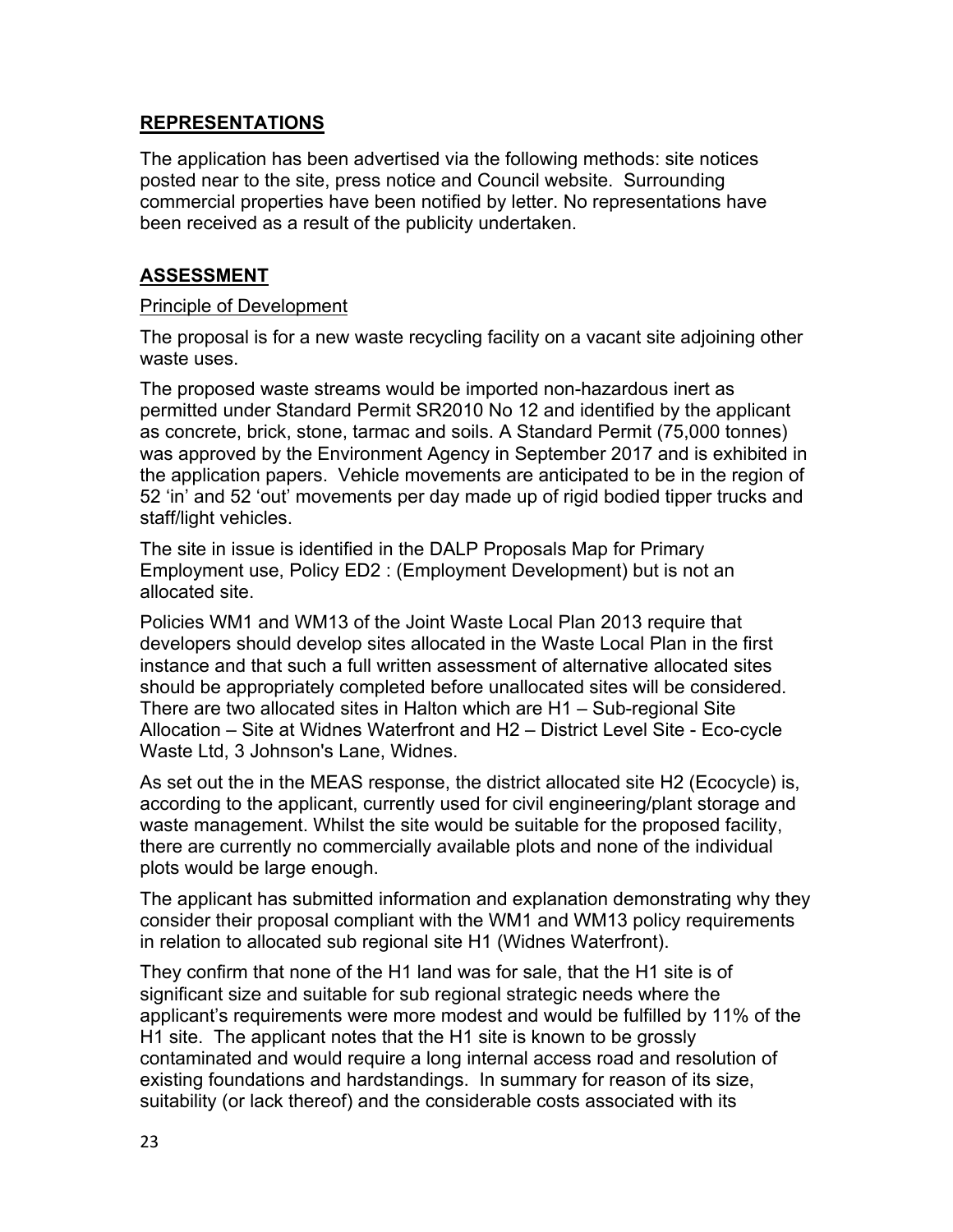remediation, H1 would not present a practical or commercially viable alternative to the proposal site. This is accepted by MEAS.

The planning statement indicates that incoming waste will be derived from highways works throughout Halton and not far beyond (within 10 miles of site). This is accepted due to the heavy nature of the materials and the economic viability of moving such. The proposal is therefore considered a district level waste operation and the applicant is not expected to consider other allocated sites within other boroughs in the Waste Local Plan area.

If allocated sites are not available, then the waste industry should seek sites within the areas of search, as set out in policy WM5. These areas are suitable for small-scale waste management activity, such as waste transfer stations, reprocessing activity or displacement of existing waste management uses. This site is in the area of search and is adjacent to other waste uses and on this basis there is a presumption in favour of development. The proposal is considered compliant with Waste Local Plan policies WM1, WM2, WM3, WM5, WM7, WM10, WM11 and WM13 based on the above assessment and the observations made by MEAS.

Policy ED2 provides that all proposals for new employment development must be appropriate and development falling within Use Classes B1, B2, B8 and Sui Generis Industrial uses will normally be permitted in such areas. The proposed development falls within the identified uses and as such is considered acceptable in principle in this location.

## Design and Character

The scheme proposes a waste recycling facility comprising a processing yard, two large storage buildings, two storey portacabin site offices with containers and parking. This is considered acceptable for the proposed use and is reflective of the character of the area.

### Site Layout

The application site is broadly identified in two equal parts Phase 1 and Phase 2. Phase one will comprise a concrete yard with two large open fronted steel portal buildings measuring 36m x 15m with a ridge height of 12m, constructed of colour coated steel over precast concrete panels with fibre cement roofing with translucent roof lights.

Office and comfort facilities will be delivered in a single two storey portacabin located in proximity to the weighbridge. The Site plan identifies two forty foot containers, parking provision for HGVs and light vehicles and a wheelwash positioned at the internal access point between Phase 1 and Phase 2 areas. An area immediately south of the Phase 1 area is identified as a wildlife corridor in accordance the applicant's ecology report. This includes the planting of a ten metre wide wildflower meadow along the southern boundary of the site to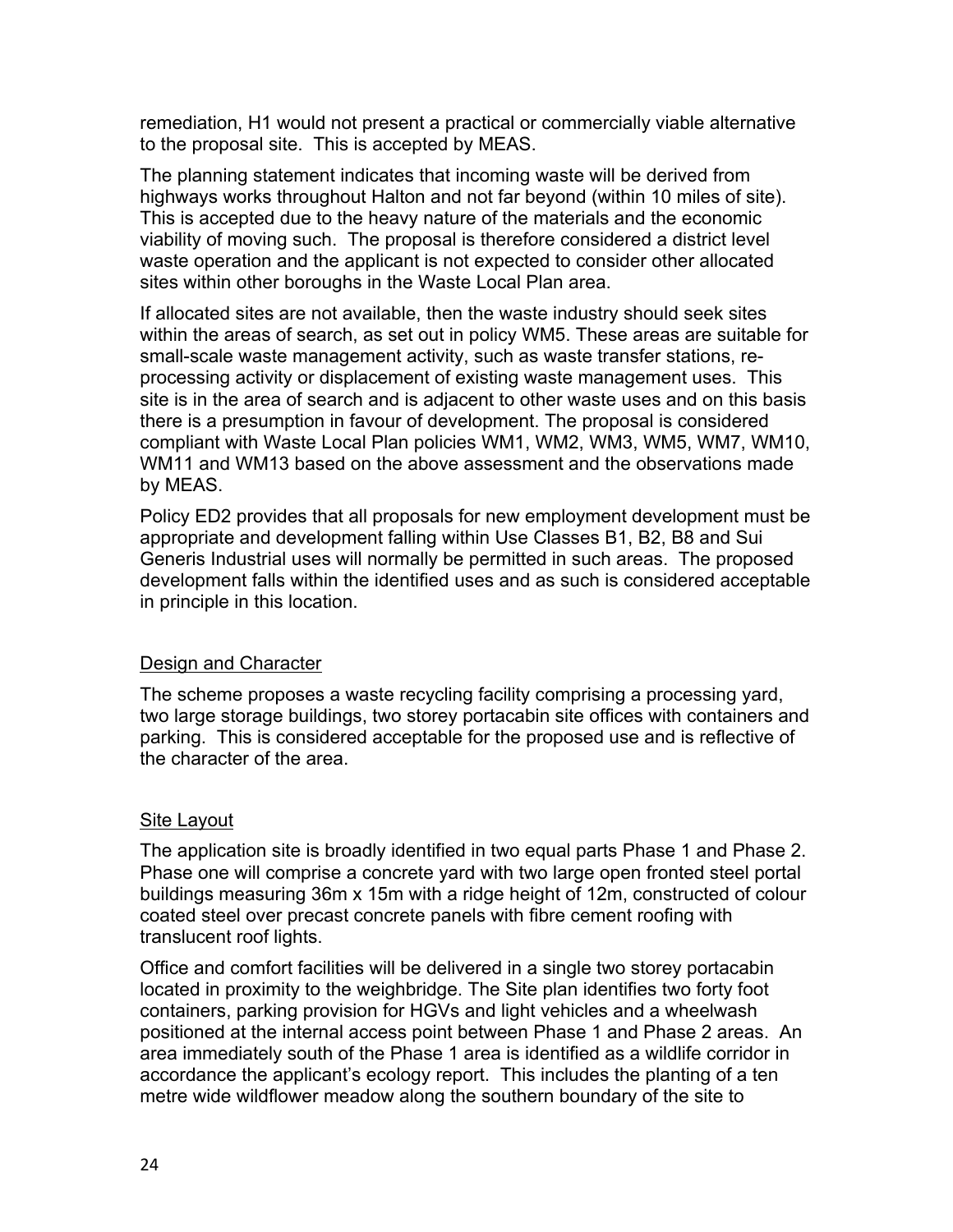mitigate for the loss of bird breeding, invertebrate, bat foraging and terrestrial mammal habitat to ensure compliance with Policy HE1.

Phase 2 is the unsurfaced processing area with a ten foot high wall to the western boundary. Locations for stockpiles of materials are identified located to the western and southern aspects of the Phase 2 area to a maximum height of 10m. The vacant area accommodates the proposed crusher and screener and in addition other identified plant to be used on site, specifically a shovel and excavator.

A swale and pond is located to the southern boundary of the site although it is anticipated that surface water will be drained to the public surface water sewer in Johnson's Lane. Foul drainage will be discharged by gravity into the foul sewer crossing the site.

The proposed buildings are open fronted, utilitarian in nature and are considered appropriate for the intended use. The site and buildings will be viewed from the east off Johnsons Lane and from the north and east will be experienced in the context of other waste and employment uses. Views into the site from the south are partially screened by an existing wildlife buffer.

Sustainability has been considered with proposals to use rainwater harvesting for use in dust suppression.

### Noise

The proposal was supported with a noise assessment. However, Merseyside Environmental Advisory Service ('MEAS') required an amended noise assessment to assess noise impacts at the Functionally Linked Land. As a consequence the application is supported with an updated noise assessment to include local sensitive receptors and further as requested an assessment of impact upon the nearby (within 600m) Upper Mersey Estuary Intertidal Area Local Wildlife Site. The report concludes that the site will have a low impact at nearby receptors and noise should not be considered as a constraint to the proposed development. The assessment of operational noise on the Intertidal Local Wildlife Site to the south shows that noise disturbance will be considered a low level effect and unlikely to cause a response in birds. Conditions will limit operations to 07:00 – 17:00 hours Monday to Friday and 7am to midday on Saturdays. All vehicles and mobile plant shall utilise broadband/white noise reversing alarms and the boundary wall to the west of the site will be retained or replaced with a structure of at least equal quality.

### Dust

The application is supported with a Dust Management Plan identifying sources of potential dust emissions and proposed mitigation. The report identifies that the prevailing winds blow from the west and northwest so that neighbouring residential and business users to the west and north would be least affected by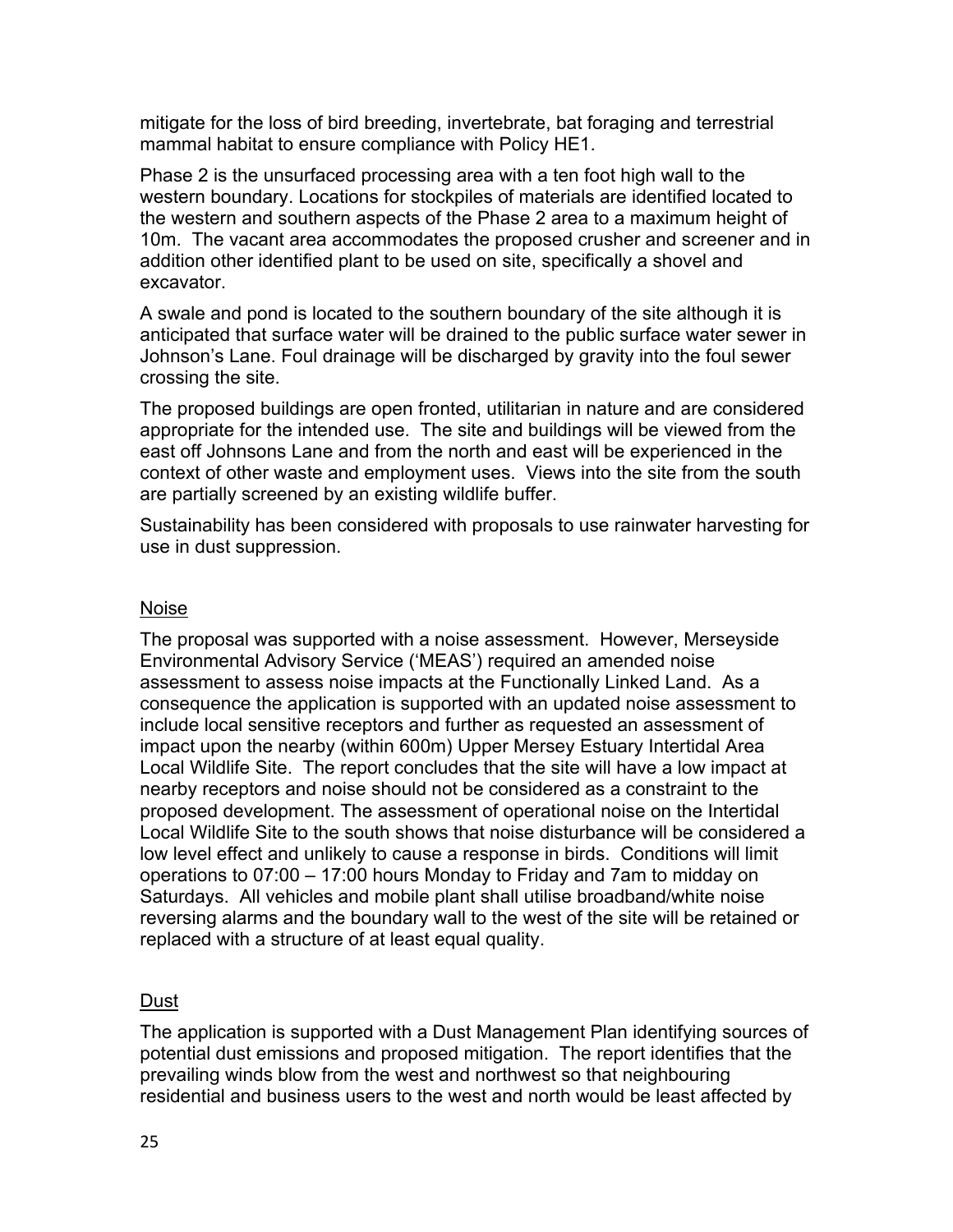any dust impacts and those to the east and southeast would be the most likely affected. In these areas an existing waste operator (Ballast Phoenix) is located to the east and open land is to the southeast so that no material adversity will be experienced.

Potential sources of dust are noted to arise on loading and unloading, through vehicle movements, dust material from stockpiles and through processing on site when typically dust can carry 350m and further with wind assistance.

Prevention and mitigation methods are identified to include operating hours (07:00-17:00 Monday to Friday and 07:00 to midday on Saturdays. An adequate water supply which can reach the whole site shall be available at all times. The crusher and screener shall not operate without a water supply being available to water down materials. The use of a windsock will be required on site and cessation of loading and unloading will be effected until conditions pass in dry windy conditions or when operations are identified as causing or likely to cause visible emissions across site boundaries. Water suppression will be used to damp down yard surfaces in those circumstances.

All unloading and loading will take place in the Phase 2 area where stockpiles will be located. Loading and unloading protocols to limit dust will be followed and water suppression spraying and misting will limit impacts in warm dry and windy conditions. Stockpiles and access routes will similarly be maintained damp in such conditions.

A copy of the dust management plan shall be available at all times and a complaints procedure will be followed in the event of arisings and the processes will be reviewed annually for effectiveness.

The Halton Environmental Protection Officer was consulted and concurs that the applicant's dust mitigation proposals are suitable to ensure that dust emissions are minimized and that these should be conditioned.

### Odour

The waste streams in issue are new development or demolition arisings with no food or animal waste so that odour is unlikely to be in issue.

#### Access and Highway Considerations

The proposal provides for a new ramped and gated access to the northeastern corner of the site, joining Johnson's Lane at 11.08 AOD.

As previously identified the Council's Highways Officer commented in respect of access, parking and drainage proposals and further requirements to be secured by condition. In particular these require the provision of designated safe pedestrian and cycle access to the site along Johnsons Lane and extending through the site access, together with secure, visible cycle storage within the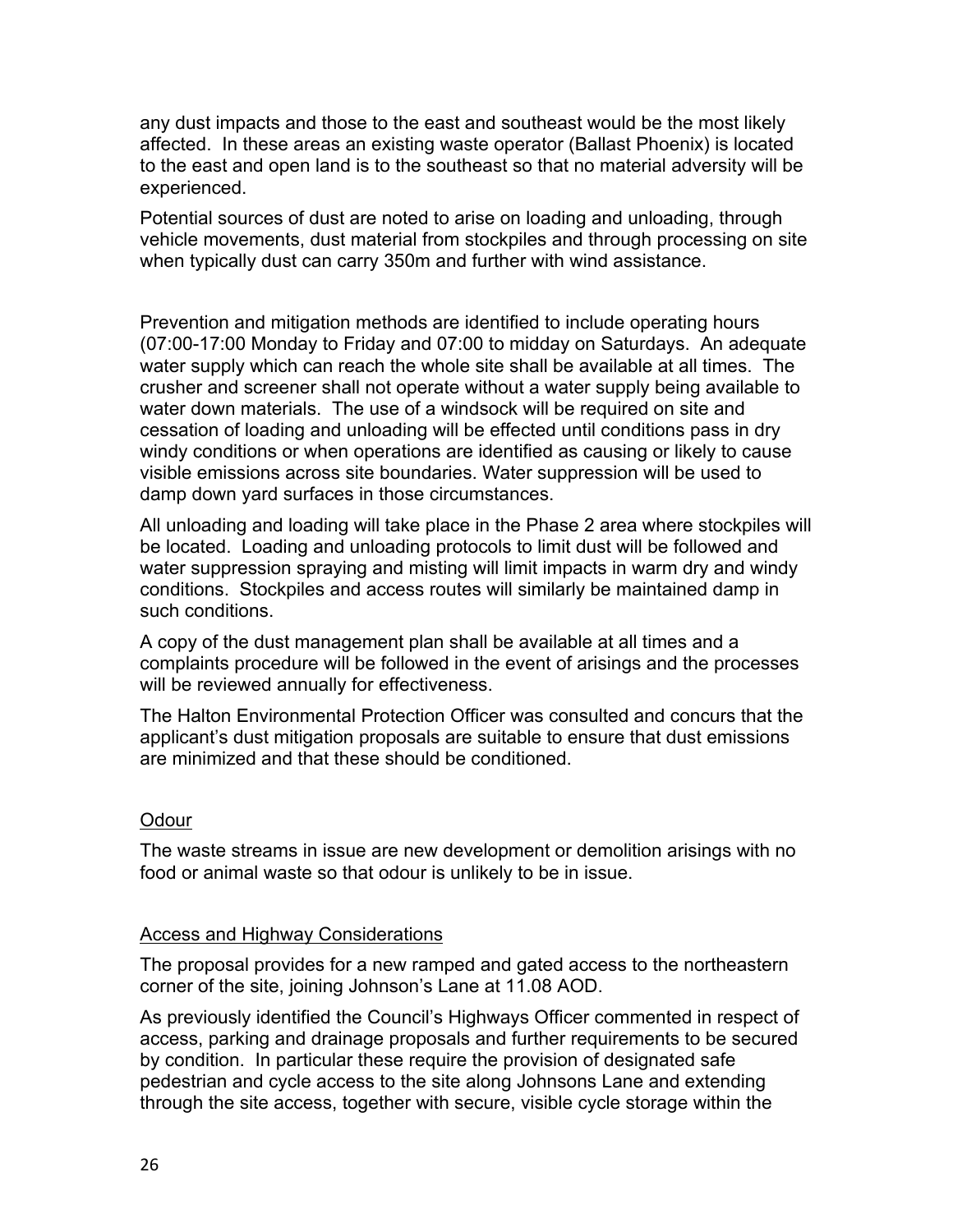application site, dedicated Disabled Parking provision and one Electric Charging point. Further queries arose in respect of drainage and attenuation from the site and the provision of a Construction Management Plan. The applicant responded in writing (13.8.20) to provide further information confirming the intention to deliver these requirements. The attachment of appropriate conditions would ensure policy compliance with Policies C1 and C2.

## Ecology

As previously identified MEAS commented in respect of the proposals and environmental and ecological impacts requiring further information to better facilitate an assessment in relation to Likely Significant Effects. Identified requirements included those of noise impact discussed below. The applicant responded in writing (13.8.20) observing that an EA Permit 75,000t had been issued based on a generic environmental risk assessment so that the EA was satisfied that the proposal would pose no significant risk to protected habitats. However, observing the further requirements of Halton BC, Pearl Environmental for the applicant produced a risk assessment identifying Widnes Warth Saltmarsh and Upper Mersey Estuary Intertidal Area and their regional biological and conservation importance for birds and a range of species, in turn considering potential impacts of the proposed development through construction and operational phases. Identified hazards include dust carried from vehicle movements, (soil stockpiles, processing activities, loading and unloading), water run-off (carried overland and through drainage) and noise and vibration (from mobile plant operation and vehicle movements). Management proposals are identified to mitigate and manage these impacts in a range of measures to be embraced in conditions.

## Contaminated Land

The site comprises scrubland / former agricultural land so that contamination is not a material factor of concern. However, it is the case that incoming waste streams and their processing on site may give rise to pollutant linkages and future land contamination and contamination to the surface water feature and beyond. This is a concern raised by the Land Contamination Team for resolution which similar observation is made by the LLFA. Requirements for the provision of detailed proposals for site drainage (to include sealed tanks) are suitable for condition.

### Other Waste Issues, Sustainable Development and Climate Change

The proposal is major development and involves demolition and construction activities which are likely to generate significant volumes of waste. Policy WM8 of the Merseyside and Halton Waste Joint Local Plan (WLP), the National Planning Policy for Waste and Planning Practice Guidance apply. These policies require the minimisation of waste production and implementation of measures to achieve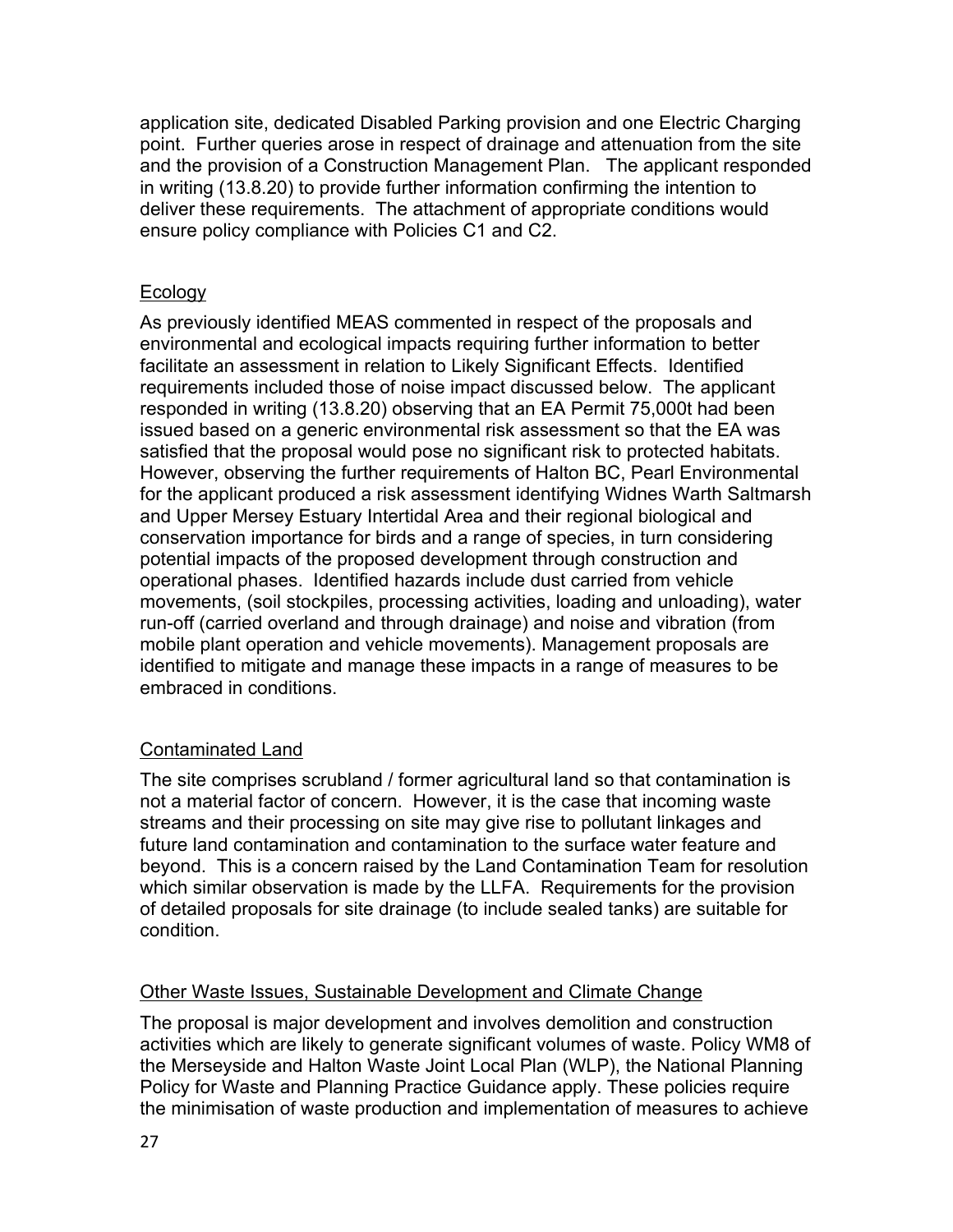efficient use of resources, including designing out waste and minimisation of offsite disposal. In accordance with policy WM8, evidence through a waste audit or a similar mechanism (e.g. a site waste management plan) demonstrating how this will be achieved is required. It is considered that this can be secured by a suitably worded planning condition. In terms of waste management, it is considered that there will be sufficient space for the storage of waste including separated recyclable materials in accordance with Policy WM9.

Policy CS(R)19 (Sustainable Development and Climate Change) seeks to encourage BREEAM 'Very Good' standard. As a new build, it is also expected that the building should comply with BREEAM Excellent rating, as required by the policy WM10. The Planning Statement indicates that application of a BREEAM rating is not appropriate as the only buildings on site will be open sided sheds primarily aimed at keeping materials dry. This is accepted.

The applicant does however note that sustainability has been considered with proposals to use rainwater harvesting to provided water for dust suppression, size/profile and colour of building to be in keeping with the industrial landscape and use of recycled hardcore for the site surface. The site also benefits from screening to the south by an existing wildlife buffer.

Whilst the development is unable to demonstrate compliance with the referenced policies, it is considered that the proposals are in conformity with the Development Plan when taken as a whole, and meet the principles of achieving sustainable development as required by the NPPF.

### **Conclusions**

The proposal is a major application, the site exceeding 0.5 ha of rough pasture land in an area identified as Primary Employment in proximity to a range of waste users. The site is not an allocated waste site so an assessment of the availability and suitability of the alternative allocated waste sites has been undertaken by the applicant and the conclusions are accepted. Additional sites that are required for waste-related re-processing activities and other small scale waste management facilities over and above those allocated for specific waste management uses will be considered favourably in the

Industrial areas of Ditton / Widnes. This site falls within this area of search and on this basis is considered favourably.

The application seeks permission for the change of use of the site from a vacant site to a waste recycling facility. The waste will be drawn from the local area (within 10 miles) and processed and stored on site to leave the site as product. In this regard the proposal is in line with sustainable objectives under the development plan as it is with the waste hierarchy and local and national objectives to recycle waste where waste cannot be otherwise prevented.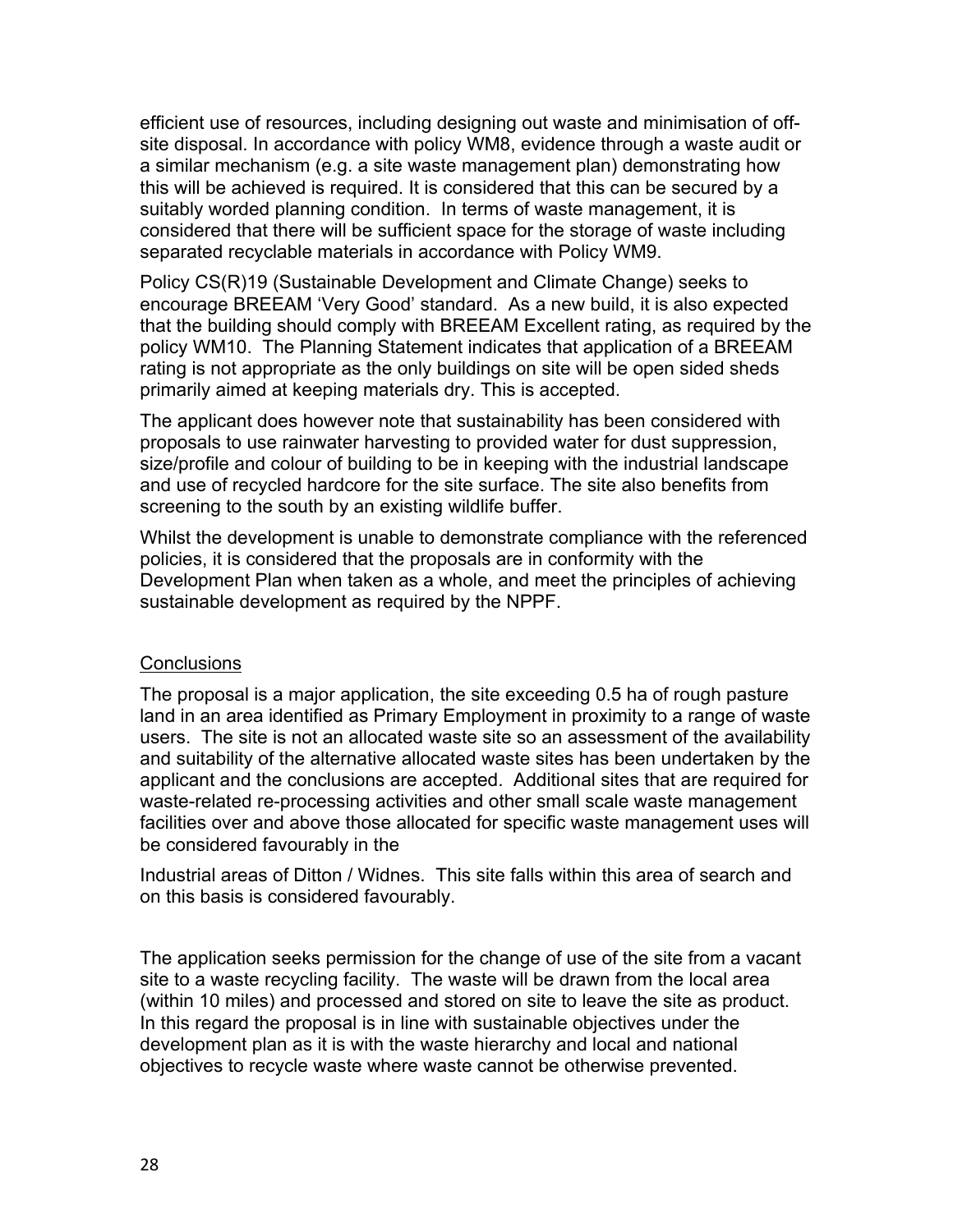The design of the development is considered appropriate to the proposed use of the land.

The Joint Waste Local Plan Policy WM0 and NPPF paragraphs 11 and 38 set out the presumption in favour of sustainable development whereby applications that are consistent with national and up-to-date local policy should be approved without delay.

The proposals are considered compliant with the Joint Waste Local Plan and Local Plan Policy CS(R)19 (Sustainable Development and Climate Change), CS24 (Waste) and subject to compliance with conditions are capable of being similarly compliant with policies CS(R)15 (Sustainable Transport), CS(R)20 (Natural and Historic Environment), CS(R)22 (Health and Well Being), CS23 (Managing Pollution and Risk), HE1 (Natural Environment and Nature Conservation), HE3 Waterways and Waterfronts), HE7 Pollution and Nuisance and HE9 (Water Management and Flood Risk). In accordance with Local Plan Policy GR2, having regard to the matters set out in the application papers to include responses to further information required and submitted by the applicant in response the local planning authority is satisfied that the amenity of neighbouring users will not be materially affected by the development and conditions will be imposed to secure compliance with proposed safeguarding measures and mitigation.

# **RECOMMENDATION**

That the application be approved subject to conditions:

# **CONDITIONS**

- 1. Time Limit Full Permission.
- 2. Approved Plans.
- 3. Hours of Operation (Policy GR2)
- 4. External Facing Materials (Policy GR1)
- 5. Sustainable Urban Drainage Scheme (Policies CS23 and HE9)

6. Sustainable Drainage Management and Maintenance Plan (Policies CS23 and HE9)

7. Foul and surface water shall be drained on separate systems (Policies CS23 and HE9)

- 8. Off Site Highway Works (Policy C1)
- 9. Parking and Servicing Provision (Policies C1 and C2)
- 10. Cycle Parking (Policy C2)
- 11. Electric Vehicle Charging Point Scheme (Policy C2)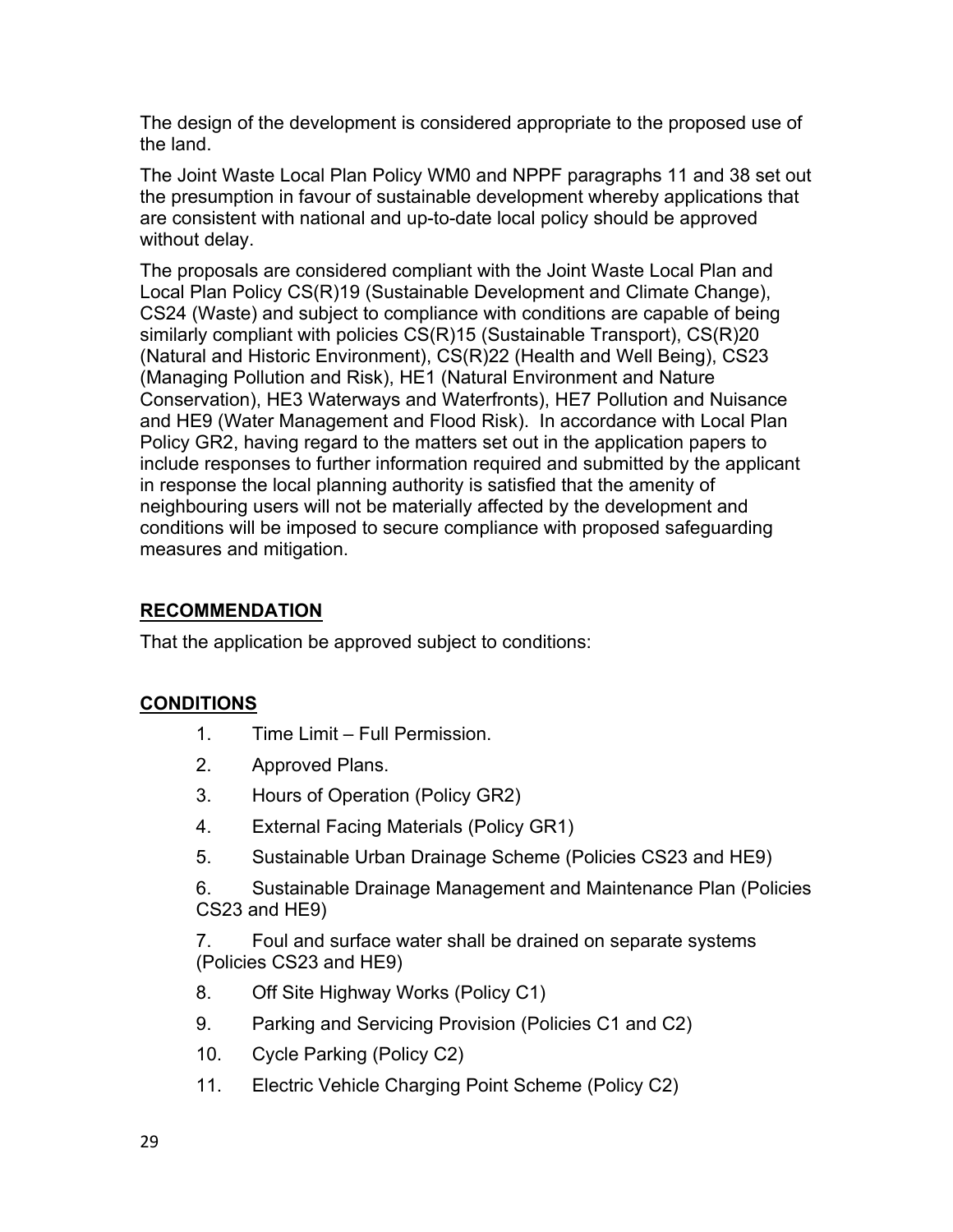12. Construction Environmental Management Plan (Policies C1, HE1 and GR2)

13. Boundary Treatments Scheme (Policies GR2 and GR3)

14. Utilisation of broadband / white noise reversing alarms (Policy GR2)

15. Implementation of Dust Management Plan (Policy GR2)

16. Provision of an adequate water supply (Policy GR2)

17. Crusher and screener shall not operate without the water supply referenced in condition number 16 (Policy GR2)

18. Installation of a windsock to guide operations undertaken on site (Policy GR2)

19. Maintenance procedures for stockpiles (Policy GR2)

20. Breeding Bird Protection (Policies CS(R)20 and HE1)

21. Bird Boxes Scheme (Policies CS(R)20 and HE1)

22. Protection of Swale/Pond/ Wildlife Corridor during Construction Period (Policies CS(R)20 and HE1)

23. Lighting Scheme to Protect Ecology (Policies CS(R)20 and HE1)

24. Reasonable Avoidance Measures – Amphibians (Policies CS(R)20 and HE1)

25. Reasonable Avoidance Measures - Hedgehogs (Policies CS(R)20 and HE1)

26. Implementation and Maintenance of Wildflower Meadow (Policies  $CS(R)20$  and  $HE1$ )

27. 10m height restriction on any stockpiles (Policy GR1)

# **BACKGROUND PAPERS**

The submitted planning applications are background papers to the report. Other background papers specifically mentioned and listed within the report are open to inspection at the Council's premises at Municipal Building, Kingsway, Widnes, WA8 7QF in accordance with Section 100D of the Local Government Act 1972

# **SUSTAINABILITY STATEMENT**

As required by:

- The National Planning Policy Framework (2021);
- The Town and Country Planning (Development Management Procedure) (England) Order 2015; and